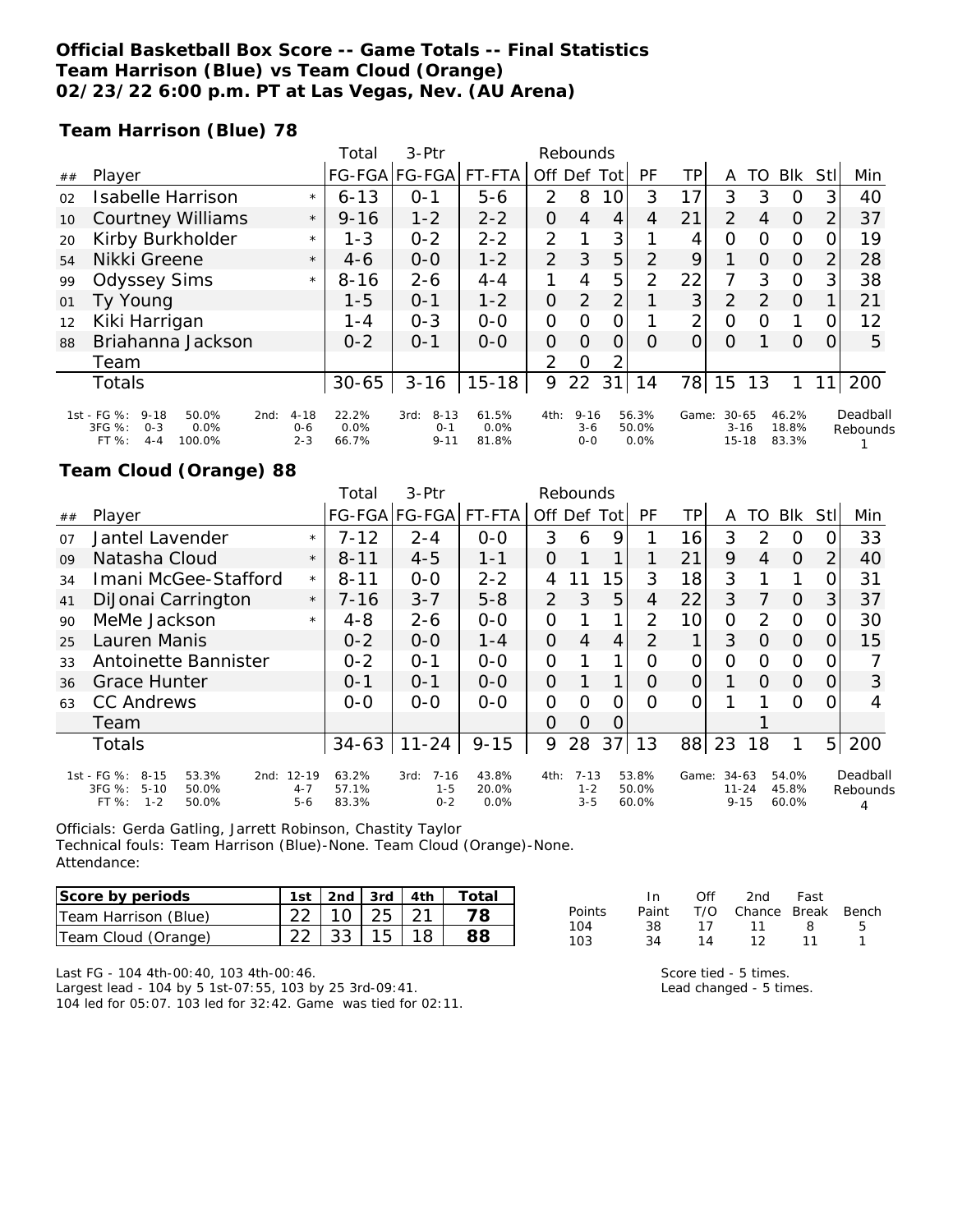# **Team Harrison (Blue) vs Team Cloud (Orange) 02/23/22 6:00 p.m. PT at Las Vegas, Nev. (AU Arena) 1st PERIOD Play-by-Play (Page 1)**

| HOME TEAM: Team Cloud (Orange)        | Time  | Score             |                | Margin VISITORS: Team Harrison (Blue)  |
|---------------------------------------|-------|-------------------|----------------|----------------------------------------|
|                                       | 09:45 | $0 - 2$           | V <sub>2</sub> | GOOD! JUMPER by Courtney Williams      |
|                                       | 09:45 |                   |                | ASSIST by Odyssey Sims                 |
| TURNOVR by Natasha Cloud              | 09:28 |                   |                |                                        |
|                                       | 09:27 |                   |                | STEAL by Isabelle Harrison             |
|                                       | 09:11 |                   |                | MISSED LAYUP by Isabelle Harrison      |
|                                       | 09:11 |                   |                | REBOUND (OFF) by Odyssey Sims          |
|                                       | 09:03 | $0 - 4$           | V <sub>4</sub> | GOOD! LAYUP by Odyssey Sims [PNT]      |
| GOOD! 3 PTR by DiJonai Carrington     | 08:46 | $3 - 4$           | V <sub>1</sub> |                                        |
| ASSIST by Natasha Cloud               | 08:46 |                   |                |                                        |
|                                       |       |                   |                |                                        |
|                                       | 08:29 |                   |                | TURNOVR by Courtney Williams           |
| MISSED 3 PTR by MeMe Jackson          | 08:19 |                   |                | REBOUND (DEF) by Courtney Williams     |
|                                       | 08:11 | $3 - 6$           | V <sub>3</sub> | GOOD! JUMPER by Courtney Williams      |
| TURNOVR by MeMe Jackson               | 08:00 |                   |                |                                        |
|                                       | 07:58 |                   |                | STEAL by Odyssey Sims                  |
| FOUL by DiJonai Carrington (P1T1)     | 07:55 | $3 - 7$           | $V_4$          | GOOD! FT SHOT by Odyssey Sims          |
|                                       | 07:55 | $3 - 8$           | V <sub>5</sub> | GOOD! FT SHOT by Odyssey Sims          |
|                                       |       | <i>07:55 S 99</i> |                |                                        |
| GOOD! 3 PTR by Jantel Lavender        | 07:45 | $6 - 8$           | V <sub>2</sub> |                                        |
| ASSIST by Natasha Cloud               | 07:45 |                   |                |                                        |
| REBOUND (DEF) by Imani McGee-Stafford | 07:21 |                   |                | MISSED 3 PTR by Odyssey Sims           |
| GOOD! JUMPER by Imani McGee-Stafford  | 07:10 | $8 - 8$           | T <sub>1</sub> |                                        |
| ASSIST by Natasha Cloud               | 07:10 |                   |                |                                        |
|                                       | 06:52 | $8 - 10$          | V <sub>2</sub> | GOOD! LAYUP by Nikki Greene [PNT]      |
|                                       | 06:52 |                   |                | <b>ASSIST by Odyssey Sims</b>          |
| GOOD! JUMPER by Jantel Lavender       | 06:36 | $10 - 10$         | T <sub>2</sub> |                                        |
|                                       |       |                   |                |                                        |
| ASSIST by Imani McGee-Stafford        | 06:36 |                   |                |                                        |
|                                       | 06:20 | $10 - 12$         | V <sub>2</sub> | GOOD! LAYUP by Nikki Greene [PNT]      |
| TURNOVR by DiJonai Carrington         | 06:06 |                   |                |                                        |
|                                       | 06:04 |                   |                | STEAL by Courtney Williams             |
|                                       | 05:53 |                   |                | MISSED LAYUP by Odyssey Sims           |
|                                       | 05:53 |                   |                | REBOUND (OFF) by Kirby Burkholder      |
| REBOUND (DEF) by Imani McGee-Stafford | 05:38 |                   |                | MISSED LAYUP by Isabelle Harrison      |
| MISSED LAYUP by DiJonai Carrington    | 05:31 |                   |                |                                        |
|                                       | 05:29 |                   |                | REBOUND (DEF) by Nikki Greene          |
| REBOUND (DEF) by Imani McGee-Stafford | 05:23 |                   |                | MISSED LAYUP by Odyssey Sims           |
| GOOD! 3 PTR by DiJonai Carrington     | 05:09 | $13 - 12$         | H <sub>1</sub> |                                        |
| ASSIST by Natasha Cloud               | 05:09 |                   |                |                                        |
| REBOUND (DEF) by Imani McGee-Stafford | 04:46 |                   |                | MISSED 3 PTR by Kirby Burkholder       |
| MISSED 3 PTR by DiJonai Carrington    | 04:38 |                   |                | REBOUND (DEF) by Isabelle Harrison     |
|                                       | 04:28 | $13 - 14$         | V <sub>1</sub> | GOOD! JUMPER by Courtney Williams      |
|                                       | 04:28 |                   |                | ASSIST by Nikki Greene                 |
| GOOD! 3 PTR by MeMe Jackson           | 04:03 | $16 - 14$         | H <sub>2</sub> |                                        |
| ASSIST by Jantel Lavender             | 04:03 |                   |                |                                        |
| REBOUND (DEF) by Imani McGee-Stafford | 03:49 |                   |                | MISSED 3 PTR by Kirby Burkholder       |
| MISSED 3 PTR by Jantel Lavender       | 03:32 |                   |                | REBOUND (DEF) by Isabelle Harrison     |
|                                       | 03:11 | $16 - 16$         | T <sub>3</sub> | GOOD! LAYUP by Courtney Williams [PNT] |
| GOOD! 3 PTR by Natasha Cloud          | 02:57 | 19-16             | $H_3$          |                                        |
|                                       | 02:40 | 19-18             | H <sub>1</sub> | GOOD! JUMPER by Courtney Williams      |
| TIMEOUT MEDIA                         | 02:20 |                   |                |                                        |
|                                       | 02:20 |                   |                | SUB IN: Ty Young                       |
| SUB IN: Antoinette Bannister          | 02:20 |                   |                |                                        |
| SUB IN: Lauren Manis                  |       |                   |                | SUB IN: Briahanna Jackson              |
| SUB OUT: Imani McGee-Stafford         | 02:20 |                   |                | SUB OUT: Odyssey Sims                  |
| SUB OUT: MeMe Jackson                 | 02:20 |                   |                | SUB OUT: Kirby Burkholder              |
| TURNOVR by Natasha Cloud              | 02:17 |                   |                |                                        |
|                                       | 02:15 |                   |                | STEAL by Nikki Greene                  |
| REBOUND (DEF) by Antoinette Bannister | 02:12 |                   |                | MISSED JUMPER by Ty Young              |
| MISSED FT SHOT by Lauren Manis        | 01:47 |                   |                | FOUL by Courtney Williams (P1T1)       |
| REBOUND (OFF) by (DEADBALL)           | 01:47 |                   |                |                                        |
| GOOD! FT SHOT by Lauren Manis         | 01:47 | $20 - 18$         | H <sub>2</sub> |                                        |
|                                       | 01:47 |                   |                | SUB IN: Kiki Harrigan                  |
|                                       | 01:47 |                   |                | SUB OUT: Nikki Greene                  |
|                                       |       | 01:47 S 25        |                |                                        |
|                                       | 01:35 | $20 - 20$         | T 4            | GOOD! LAYUP by Isabelle Harrison [PNT] |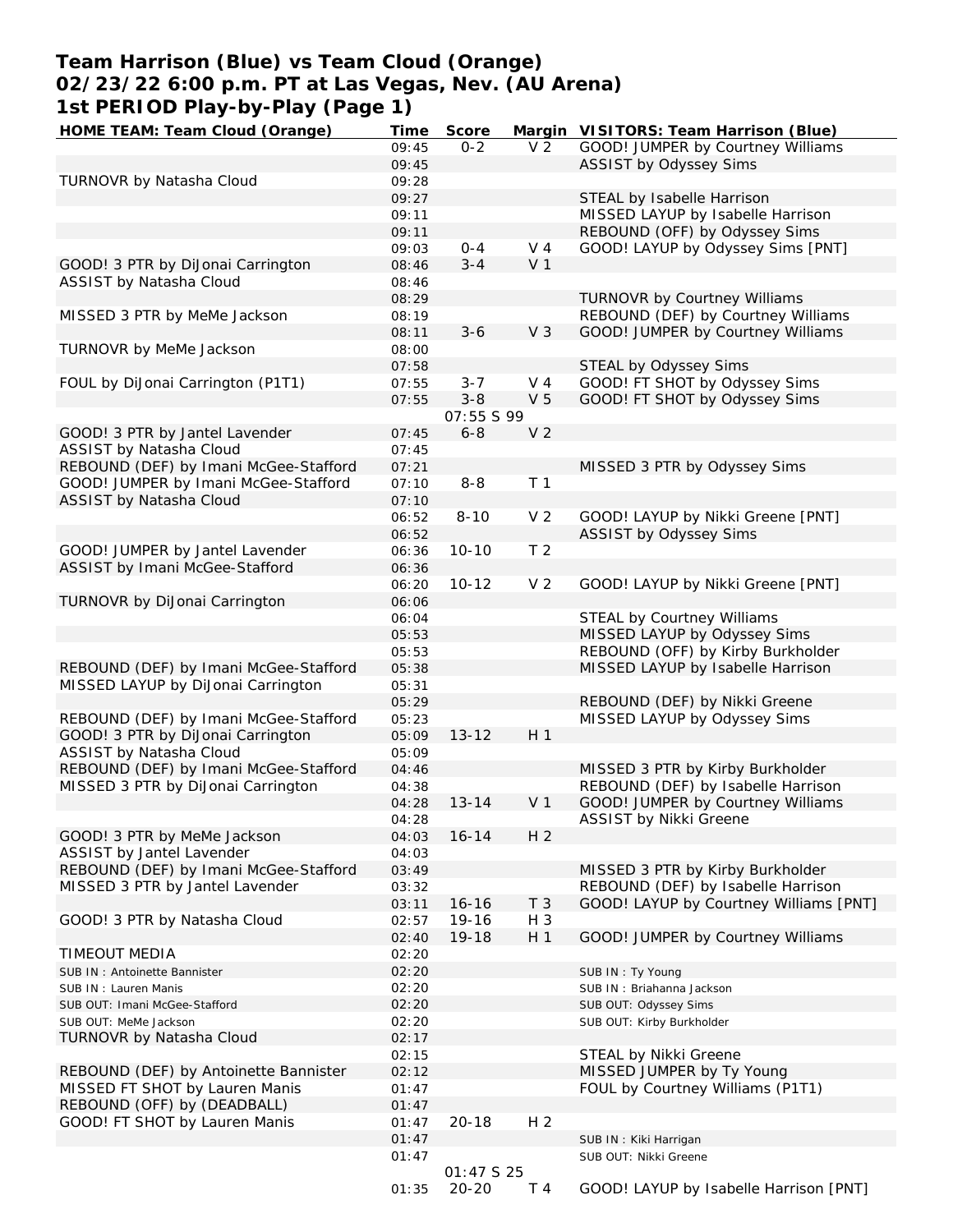# **Team Harrison (Blue) vs Team Cloud (Orange) 02/23/22 6:00 p.m. PT at Las Vegas, Nev. (AU Arena) 1st PERIOD Play-by-Play (Page 2)**

| HOME TEAM: Team Cloud (Orange)       | Time  | Score      |                | Margin VISITORS: Team Harrison (Blue) |
|--------------------------------------|-------|------------|----------------|---------------------------------------|
| MISSED 3 PTR by DiJonai Carrington   | 01:25 |            |                | REBOUND (DEF) by Isabelle Harrison    |
| FOUL by Lauren Manis (P1T2)          | 01:02 | $20 - 21$  | V 1            | GOOD! FT SHOT by Isabelle Harrison    |
|                                      | 01:02 | $20 - 22$  | V <sub>2</sub> | GOOD! FT SHOT by Isabelle Harrison    |
|                                      |       | 01:02 S 02 |                |                                       |
| MISSED LAYUP by Antoinette Bannister | 00:42 |            |                | REBOUND (DEF) by Isabelle Harrison    |
| REBOUND (DEF) by DiJonai Carrington  | 00:36 |            |                | MISSED JUMPER by Briahanna Jackson    |
| MISSED 3 PTR by Antoinette Bannister | 00:29 |            |                |                                       |
| REBOUND (OFF) by Jantel Lavender     | 00:29 |            |                |                                       |
| GOOD! JUMPER by DiJonai Carrington   | 00:22 | 22-22      | T 5            |                                       |

Team Cloud (Orange) 22, Team Harrison (Blue) 22

|                                              | In. | Off | 2nd | Fast |                         |
|----------------------------------------------|-----|-----|-----|------|-------------------------|
| 1st period-only Paint T/O Chance Break Bench |     |     |     |      |                         |
| Team Harrison (Blue) 10                      |     |     | 4 2 | (1)  | Score tied - 5 times.   |
| Team Cloud (Orange) 0 0 2                    |     |     |     |      | Lead changed - 4 times. |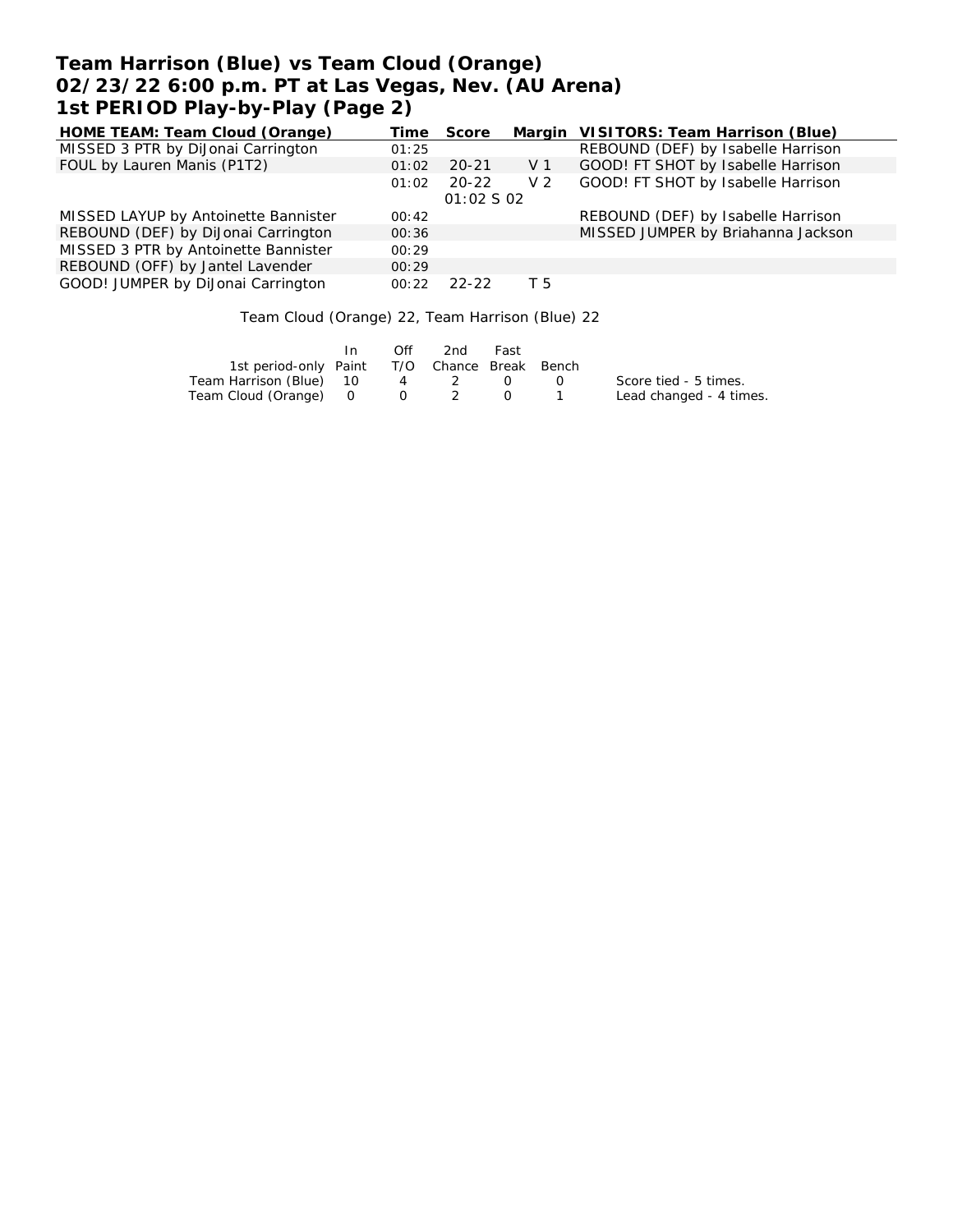# **Team Harrison (Blue) vs Team Cloud (Orange) 02/23/22 6:00 p.m. PT at Las Vegas, Nev. (AU Arena) 2nd PERIOD Play-by-Play (Page 1)**

| HOME TEAM: Team Cloud (Orange)          | Time           | Score      |                | Margin VISITORS: Team Harrison (Blue)  |
|-----------------------------------------|----------------|------------|----------------|----------------------------------------|
| SUB IN: Antoinette Bannister            | 10:00          |            |                | SUB IN: Briahanna Jackson              |
| SUB IN: Lauren Manis                    | 10:00          |            |                | SUB IN: Kiki Harrigan                  |
| SUB OUT: MeMe Jackson                   | 10:00          |            |                | SUB IN: Ty Young                       |
| SUB OUT: Jantel Lavender                | 10:00          |            |                | SUB OUT: Courtney Williams             |
|                                         | 10:00          |            |                | SUB OUT: Nikki Greene                  |
|                                         | 10:00          |            |                | SUB OUT: Kirby Burkholder              |
| GOOD! LAYUP by Imani McGee-Stafford [PN | 09:47          | $24 - 22$  | H <sub>2</sub> |                                        |
| ASSIST by DiJonai Carrington            | 09:47          |            |                |                                        |
| REBOUND (DEF) by Lauren Manis           | 09:28          |            |                | MISSED LAYUP by Isabelle Harrison      |
| GOOD! LAYUP by Imani McGee-Stafford [PN | 09:22          | $26 - 22$  | H 4            |                                        |
| <b>ASSIST by Lauren Manis</b>           | 09:22          |            |                |                                        |
|                                         | 09:05          |            |                | TURNOVR by Isabelle Harrison           |
|                                         |                |            |                |                                        |
| STEAL by DiJonai Carrington             | 09:04          |            |                |                                        |
| TURNOVR by DiJonai Carrington           | 09:01          |            |                |                                        |
| REBOUND (DEF) by Lauren Manis           | 08:43          |            |                | MISSED 3 PTR by Odyssey Sims           |
| GOOD! LAYUP by Imani McGee-Stafford [PN | 08:32          | $28 - 22$  | H 6            |                                        |
| <b>ASSIST by Lauren Manis</b>           | 08:32          |            |                |                                        |
|                                         | 08:29          |            |                | TIMEOUT 30sec                          |
| SUB IN: CC Andrews                      | 08:29          |            |                |                                        |
| SUB OUT: Antoinette Bannister           | 08:29          |            |                |                                        |
| REBOUND (DEF) by Imani McGee-Stafford   | 08:18          |            |                | MISSED 3 PTR by Briahanna Jackson      |
| TURNOVR by CC Andrews                   | 07:55          |            |                |                                        |
|                                         | 07:39          |            |                | MISSED 3 PTR by Kiki Harrigan          |
|                                         | 07:39          |            |                | REBOUND (OFF) by Isabelle Harrison     |
|                                         | 07:36          | $28 - 24$  | H 4            | GOOD! LAYUP by Isabelle Harrison [PNT] |
| MISSED JUMPER by Lauren Manis           | 07:14          |            |                |                                        |
| REBOUND (OFF) by Imani McGee-Stafford   | 07:14          |            |                |                                        |
| MISSED LAYUP by Imani McGee-Stafford    | 07:10          |            |                | REBOUND (DEF) by Odyssey Sims          |
|                                         | 07:03          |            |                | TURNOVR by Briahanna Jackson           |
|                                         |                |            |                |                                        |
| STEAL by DiJonai Carrington             | 07:02          |            |                |                                        |
| GOOD! FT SHOT by DiJonai Carrington     | 06:59          | $29 - 24$  | H 5            | FOUL by Odyssey Sims (P1T2)            |
| GOOD! FT SHOT by DiJonai Carrington     | 06:59          | $30 - 24$  | H 6            |                                        |
|                                         | 06:59          |            |                | SUB IN: Courtney Williams              |
|                                         | 06:59          |            |                | SUB IN : Nikki Greene                  |
|                                         | 06:59          |            |                | SUB OUT: Briahanna Jackson             |
|                                         | 06:59          |            |                | SUB OUT: Kiki Harrigan                 |
|                                         |                | 06:59 S 41 |                |                                        |
| REBOUND (DEF) by Imani McGee-Stafford   | 06:48          |            |                | MISSED JUMPER by Ty Young              |
| MISSED JUMPER by Natasha Cloud          | 06:38          |            |                |                                        |
| REBOUND (OFF) by Imani McGee-Stafford   | 06:38          |            |                |                                        |
| GOOD! FT SHOT by Imani McGee-Stafford   | 06:34          | 31-24      | H 7            | FOUL by Courtney Williams (P2T3)       |
| GOOD! FT SHOT by Imani McGee-Stafford   | 06:34          | $32 - 24$  | H 8            |                                        |
| SUB IN: Jantel Lavender                 | 06:34          |            |                |                                        |
| SUB OUT: Lauren Manis                   | 06:34          |            |                |                                        |
|                                         |                | 06:34 S 34 |                |                                        |
|                                         | 06:19          |            |                | TURNOVR by Isabelle Harrison           |
| GOOD! 3 PTR by Natasha Cloud            | 06:04          | $35 - 24$  | H 11           |                                        |
|                                         | 05:39          | $35 - 26$  | H 9            | GOOD! JUMPER by Odyssey Sims           |
| MISSED LAYUP by Imani McGee-Stafford    | 05:20          |            |                |                                        |
| REBOUND (OFF) by Imani McGee-Stafford   | 05:20          |            |                |                                        |
| GOOD! LAYUP by Imani McGee-Stafford [PN |                |            |                |                                        |
|                                         | 05:17<br>05:03 | $37 - 26$  | H 11           |                                        |
| REBOUND (DEF) by Imani McGee-Stafford   |                |            |                | MISSED 3 PTR by Odyssey Sims           |
| GOOD! JUMPER by Jantel Lavender         | 04:42          | 39-26      | H 13           |                                        |
| <b>ASSIST by CC Andrews</b>             | 04:42          |            |                |                                        |
|                                         | 04:30          |            |                | FOUL by Ty Young (P1T4)                |
|                                         | 04:30          |            |                | TURNOVR by Ty Young                    |
| SUB IN : MeMe Jackson                   | 04:30          |            |                | SUB IN: Kirby Burkholder               |
| SUB OUT: CC Andrews                     | 04:30          |            |                | SUB OUT: Ty Young                      |
|                                         |                | 04:30 0 63 |                |                                        |
| GOOD! JUMPER by Imani McGee-Stafford    | 04:23          | $41 - 26$  | H 15           |                                        |
|                                         |                |            |                |                                        |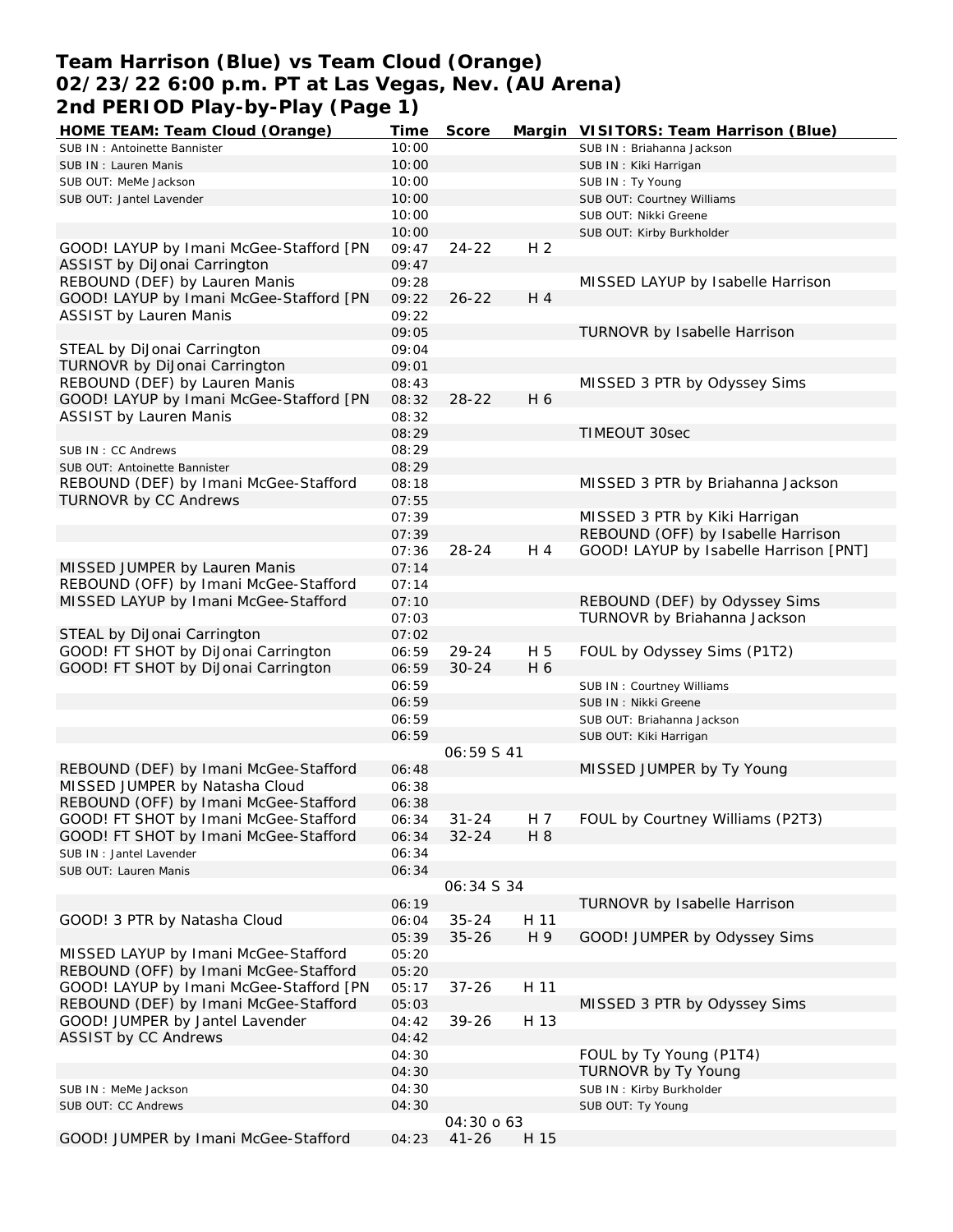## **Team Harrison (Blue) vs Team Cloud (Orange) 02/23/22 6:00 p.m. PT at Las Vegas, Nev. (AU Arena) 2nd PERIOD Play-by-Play (Page 2)**

| HOME TEAM: Team Cloud (Orange)       | Time  | Score       |      | Margin VISITORS: Team Harrison (Blue)  |
|--------------------------------------|-------|-------------|------|----------------------------------------|
| ASSIST by Jantel Lavender            | 04:23 |             |      |                                        |
|                                      | 04:02 |             |      | MISSED JUMPER by Courtney Williams     |
|                                      | 04:02 |             |      | REBOUND (OFF) by Nikki Greene          |
|                                      | 03:57 | $41 - 28$   | H 13 | GOOD! LAYUP by Nikki Greene [PNT]      |
| TURNOVR by (TEAM)                    | 03:31 |             |      |                                        |
|                                      | 03:17 |             |      | <b>TURNOVR by Odyssey Sims</b>         |
| STEAL by Natasha Cloud               | 03:16 |             |      |                                        |
| MISSED 3 PTR by DiJonai Carrington   | 03:12 |             |      |                                        |
| REBOUND (OFF) by Jantel Lavender     | 03:12 |             |      |                                        |
| MISSED FT SHOT by DiJonai Carrington | 03:03 |             |      | FOUL by Odyssey Sims (P2T5)            |
| REBOUND (OFF) by (DEADBALL)          | 03:03 |             |      |                                        |
| GOOD! FT SHOT by DiJonai Carrington  | 03:03 | 42-28       | H 14 |                                        |
|                                      |       | 03:03 \$ 41 |      |                                        |
| FOUL by DiJonai Carrington (P2T3)    | 02:49 | 42-29       | H 13 | GOOD! FT SHOT by Isabelle Harrison     |
|                                      | 02:49 | $42 - 30$   | H 12 | GOOD! FT SHOT by Isabelle Harrison     |
| SUB IN: Lauren Manis                 | 02:49 |             |      |                                        |
| SUB IN : Grace Hunter                | 02:49 |             |      |                                        |
| SUB OUT: DiJonai Carrington          | 02:49 |             |      |                                        |
| SUB OUT: Imani McGee-Stafford        | 02:49 |             |      |                                        |
|                                      |       | 02:49 S 02  |      |                                        |
| GOOD! LAYUP by Natasha Cloud [PNT]   | 02:38 | $44 - 30$   | H 14 |                                        |
| ASSIST by Jantel Lavender            | 02:38 |             |      |                                        |
|                                      | 02:21 |             |      | MISSED LAYUP by Courtney Williams      |
|                                      | 02:21 |             |      | REBOUND (OFF) by Nikki Greene          |
| REBOUND (DEF) by Natasha Cloud       | 02:18 |             |      | MISSED LAYUP by Nikki Greene           |
| GOOD! LAYUP by MeMe Jackson [FB/PNT] | 02:13 | $46 - 30$   | H 16 |                                        |
| ASSIST by Natasha Cloud              | 02:13 |             |      |                                        |
| REBOUND (DEF) by Grace Hunter        | 02:06 |             |      | MISSED 3 PTR by Courtney Williams      |
| GOOD! 3 PTR by Jantel Lavender       | 01:54 | 49-30       | H 19 |                                        |
| <b>ASSIST by Grace Hunter</b>        | 01:54 |             |      |                                        |
|                                      | 01:32 | 49-32       | H 17 | GOOD! LAYUP by Isabelle Harrison [PNT] |
| FOUL by Lauren Manis (P2T4)          | 01:32 |             |      | MISSED FT SHOT by Isabelle Harrison    |
| REBOUND (DEF) by Jantel Lavender     | 01:32 |             |      |                                        |
|                                      |       | 01:32 S 02  |      |                                        |
| MISSED 3 PTR by Grace Hunter         | 01:25 |             |      | REBOUND (DEF) by Isabelle Harrison     |
| REBOUND (DEF) by Jantel Lavender     | 01:10 |             |      | MISSED LAYUP by Isabelle Harrison      |
|                                      | 01:03 |             |      | FOUL by Kirby Burkholder (P1T6)        |
|                                      |       | 01:03 P 36  |      |                                        |
| GOOD! 3 PTR by Natasha Cloud         | 00:57 | 52-32       | H 20 |                                        |
| REBOUND (DEF) by Jantel Lavender     | 00:42 |             |      | MISSED LAYUP by Odyssey Sims           |
| MISSED 3 PTR by MeMe Jackson         | 00:36 |             |      | REBOUND (DEF) by Odyssey Sims          |
|                                      | 00:24 |             |      | MISSED 3 PTR by Isabelle Harrison      |
|                                      | 00:24 |             |      | REBOUND (OFF) by Kirby Burkholder      |
| REBOUND (DEF) by Jantel Lavender     | 00:17 |             |      | MISSED LAYUP by Courtney Williams      |
| GOOD! 3 PTR by Natasha Cloud         | 00:03 | 55-32       | H 23 |                                        |
|                                      |       |             |      |                                        |

Team Cloud (Orange) 55, Team Harrison (Blue) 32

|                                              | Off | -2nd | Fast |                      |                        |
|----------------------------------------------|-----|------|------|----------------------|------------------------|
| 2nd period-only Paint T/O Chance Break Bench |     |      |      |                      |                        |
| Team Harrison (Blue) 6 2 4 0                 |     |      |      | $\sim$ $\sim$ $\sim$ | Score tied - 0 times.  |
| Team Cloud (Orange) 12 8 5 2                 |     |      |      |                      | Lead changed - 1 time. |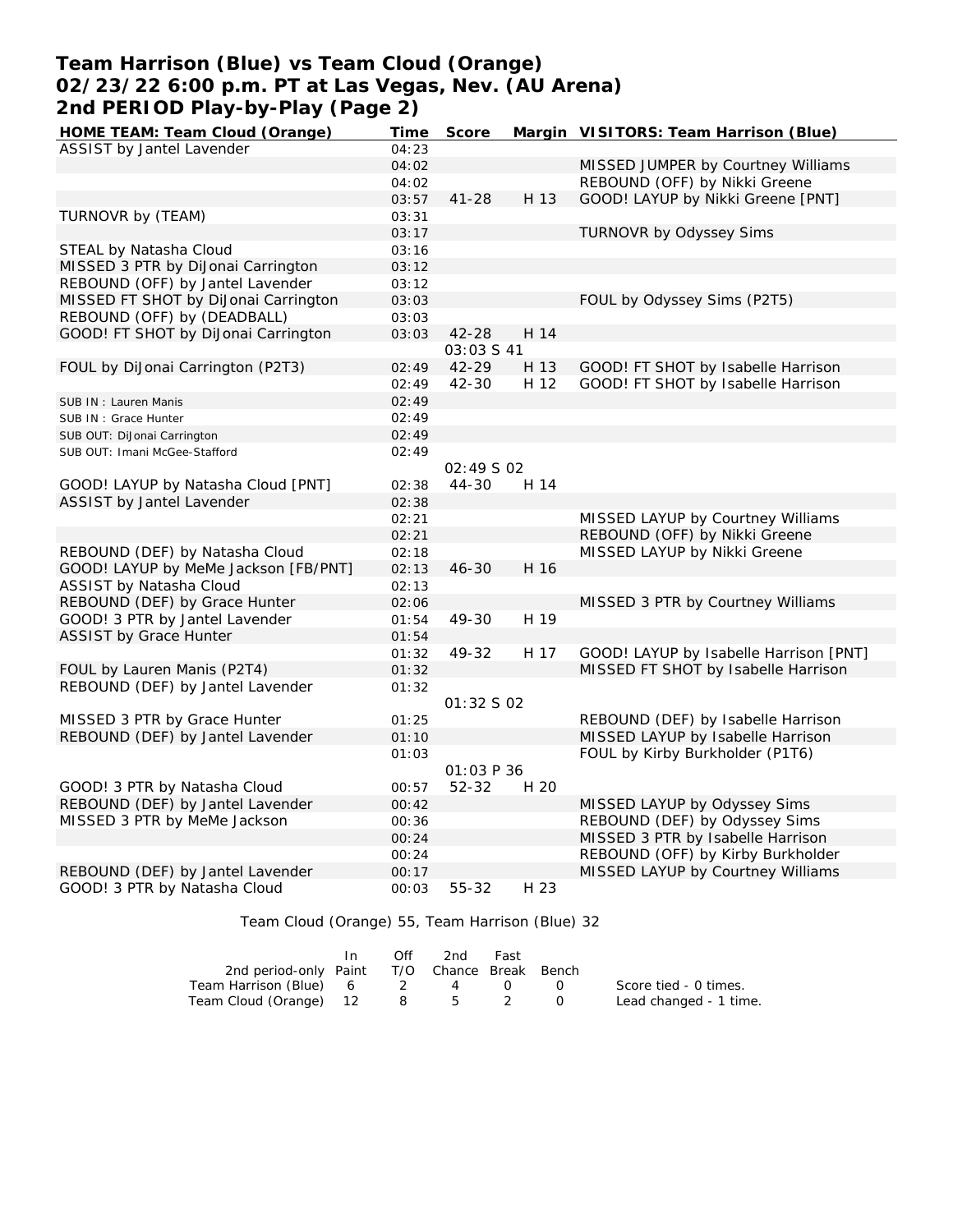### **Team Harrison (Blue) vs Team Cloud (Orange) 02/23/22 6:00 p.m. PT at Las Vegas, Nev. (AU Arena) 3rd PERIOD Play-by-Play (Page 1)**

| HOME TEAM: Team Cloud (Orange)          | <b>Time</b> | Score             |      | Margin VISITORS: Team Harrison (Blue)   |
|-----------------------------------------|-------------|-------------------|------|-----------------------------------------|
| MISSED LAYUP by DiJonai Carrington      | 09:50       |                   |      |                                         |
| REBOUND (OFF) by Imani McGee-Stafford   | 09:50       |                   |      |                                         |
| GOOD! LAYUP by Imani McGee-Stafford [PN | 09:41       | $57 - 32$         | H 25 |                                         |
| ASSIST by DiJonai Carrington            | 09:41       |                   |      |                                         |
| FOUL by DiJonai Carrington (P3T1)       | 09:15       |                   |      |                                         |
| TIMEOUT 30sec                           | 09:15       |                   |      |                                         |
|                                         | 09:15       | 57-33             | H 24 | GOOD! FT SHOT by Kirby Burkholder       |
|                                         | 09:15       | 57-34             | H 23 | GOOD! FT SHOT by Kirby Burkholder       |
|                                         |             | 09:15 S 20        |      |                                         |
| GOOD! LAYUP by Natasha Cloud [PNT]      | 08:56       | 59-34             | H 25 |                                         |
| ASSIST by Imani McGee-Stafford          | 08:56       |                   |      |                                         |
| FOUL by DiJonai Carrington (P4T2)       | 08:41       |                   |      |                                         |
|                                         |             | 08:41 P 99        |      |                                         |
| REBOUND (DEF) by Imani McGee-Stafford   | 08:36       |                   |      | MISSED JUMPER by Courtney Williams      |
| TURNOVR by DiJonai Carrington           | 08:28       |                   |      |                                         |
|                                         | 08:27       |                   |      | STEAL by Isabelle Harrison              |
|                                         | 08:20       | 59-36             | H 23 | GOOD! LAYUP by Kirby Burkholder [PNT]   |
|                                         | 08:19       |                   |      | ASSIST by Odyssey Sims                  |
| MISSED LAYUP by DiJonai Carrington      | 07:59       |                   |      | REBOUND (DEF) by Kirby Burkholder       |
| FOUL by Imani McGee-Stafford (P1T3)     | 07:48       | 59-37             | H 22 | GOOD! FT SHOT by Nikki Greene           |
| REBOUND (DEF) by Imani McGee-Stafford   | 07:48       |                   |      | MISSED FT SHOT by Nikki Greene          |
|                                         |             | 07:48 S 54        |      |                                         |
| TURNOVR by Natasha Cloud                | 07:38       |                   |      |                                         |
|                                         | 07:37       |                   |      | <b>STEAL by Courtney Williams</b>       |
|                                         | 07:34       | 59-39             | H 20 | GOOD! LAYUP by Courtney Williams [FB/PN |
| MISSED 3 PTR by Jantel Lavender         | 07:07       |                   |      | REBOUND (DEF) by Courtney Williams      |
|                                         | 07:00       | 59-41             | H 18 | GOOD! LAYUP by Odyssey Sims [FB/PNT]    |
|                                         | 07:00       |                   |      | <b>ASSIST by Courtney Williams</b>      |
| GOOD! LAYUP by Imani McGee-Stafford [PN | 06:43       | $61 - 41$         | H 20 |                                         |
| ASSIST by Natasha Cloud                 | 06:43       |                   |      |                                         |
| FOUL by Imani McGee-Stafford (P2T4)     | 06:17       | $61 - 42$         | H 19 | GOOD! FT SHOT by Courtney Williams      |
|                                         | 06:17       | $61 - 43$         | H 18 | GOOD! FT SHOT by Courtney Williams      |
|                                         | 06:17       |                   |      | SUB IN: Ty Young                        |
|                                         | 06:17       |                   |      | SUB OUT: Kirby Burkholder               |
|                                         |             | 06:17510          |      |                                         |
| TURNOVR by DiJonai Carrington           | 06:02       |                   |      |                                         |
|                                         | 06:01       |                   |      | STEAL by Nikki Greene                   |
|                                         | 05:54       |                   |      | TURNOVR by Courtney Williams            |
|                                         | 05:36       |                   |      | FOUL by Nikki Greene (P1T1)             |
|                                         |             | 05:36 P 41        |      |                                         |
| MISSED 3 PTR by MeMe Jackson            | 05:25       |                   |      | REBOUND (DEF) by Ty Young               |
|                                         | 05:06       | $61 - 45$         | H 16 | GOOD! JUMPER by Isabelle Harrison       |
| FOUL by Jantel Lavender (P1T5)          | 05:06       | $61 - 46$         | H 15 | GOOD! FT SHOT by Isabelle Harrison      |
|                                         |             | <i>05:06 S 02</i> |      |                                         |
| MISSED JUMPER by Jantel Lavender        | 04:51       |                   |      | REBOUND (DEF) by Courtney Williams      |
| BLOCK by Imani McGee-Stafford           | 04:36       |                   |      | MISSED LAYUP by Ty Young                |
| REBOUND (DEF) by MeMe Jackson           | 04:33       |                   |      |                                         |
| <b>TIMEOUT MEDIA</b>                    | 04:27       |                   |      |                                         |
| SUB IN: Lauren Manis                    | 04:27       |                   |      |                                         |
| SUB OUT: Imani McGee-Stafford           | 04:27       |                   |      |                                         |
| MISSED 3 PTR by MeMe Jackson            | 04:22       |                   |      | REBOUND (DEF) by Nikki Greene           |
|                                         | 04:05       |                   |      | MISSED LAYUP by Isabelle Harrison       |
|                                         | 04:05       |                   |      | REBOUND (OFF) by (TEAM)                 |
|                                         | 04:01       | $61 - 48$         | H 13 | GOOD! LAYUP by Odyssey Sims [PNT]       |
|                                         | 04:01       |                   |      | ASSIST by Ty Young                      |
| MISSED LAYUP by Jantel Lavender         | 03:35       |                   |      | REBOUND (DEF) by Nikki Greene           |
|                                         | 03:19       | $61 - 50$         | H 11 | GOOD! LAYUP by Isabelle Harrison [PNT]  |
|                                         | 03:19       |                   |      | ASSIST by Odyssey Sims                  |
| TURNOVR by Jantel Lavender              | 03:04       |                   |      |                                         |
|                                         | 02:48       |                   |      | TURNOVR by Courtney Williams            |
|                                         |             |                   |      |                                         |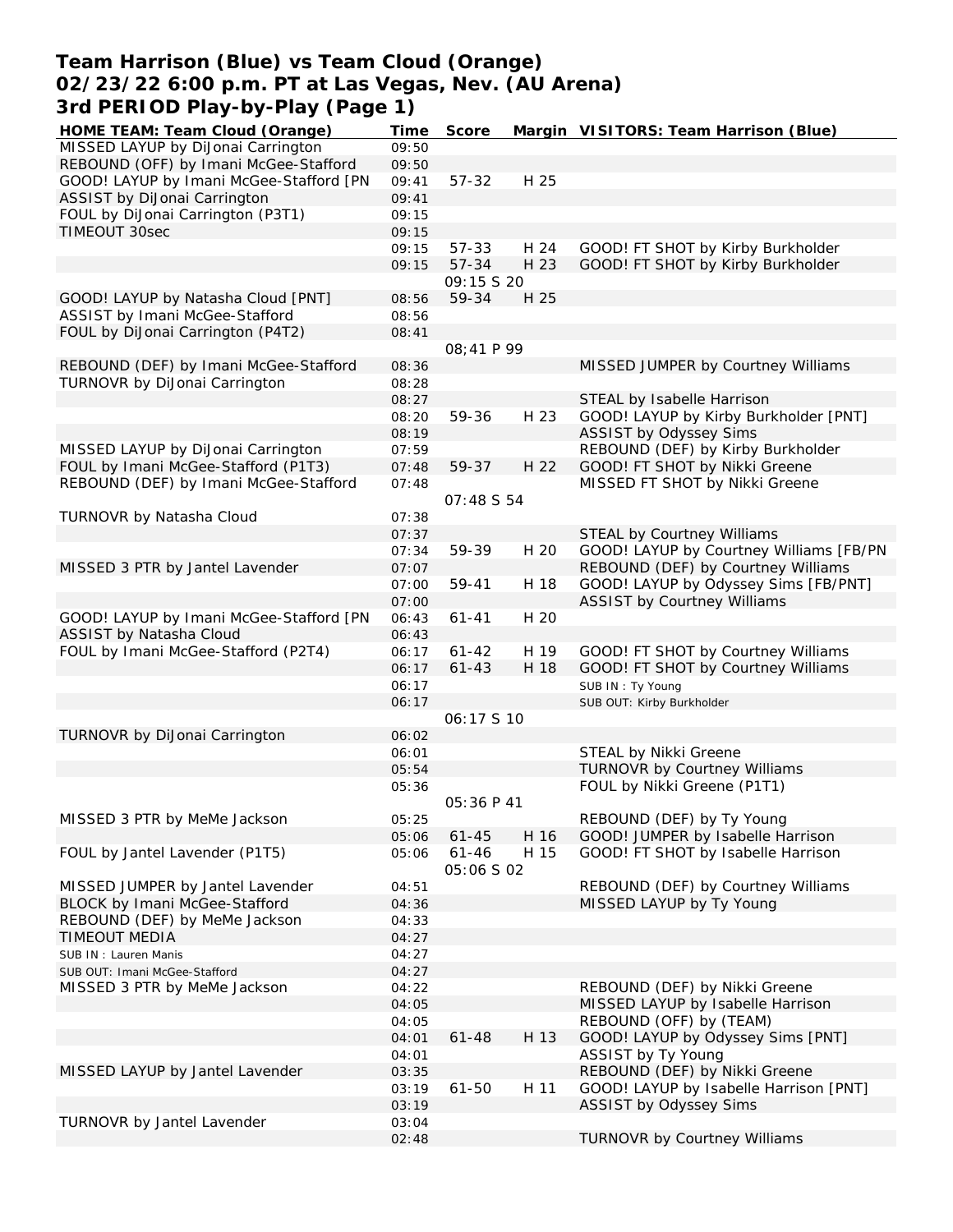## **Team Harrison (Blue) vs Team Cloud (Orange) 02/23/22 6:00 p.m. PT at Las Vegas, Nev. (AU Arena) 3rd PERIOD Play-by-Play (Page 2)**

| HOME TEAM: Team Cloud (Orange)           | Time  | Score             |      | Margin VISITORS: Team Harrison (Blue) |
|------------------------------------------|-------|-------------------|------|---------------------------------------|
| STEAL by DiJonai Carrington              | 02:44 |                   |      |                                       |
| GOOD! LAYUP by MeMe Jackson [FB/PNT]     | 02:42 | 63-50             | H 13 |                                       |
|                                          | 02:26 | 63-52             | H 11 | GOOD! LAYUP by Odyssey Sims [PNT]     |
| MISSED LAYUP by Lauren Manis             | 02:18 |                   |      | REBOUND (DEF) by Odyssey Sims         |
| FOUL by Natasha Cloud (P1T6)             | 02:11 |                   |      | MISSED FT SHOT by Ty Young            |
|                                          | 02:11 |                   |      | REBOUND (OFF) by (DEADBALL)           |
|                                          | 02:11 | 63-53             | H 10 | GOOD! FT SHOT by Ty Young             |
|                                          | 02:11 |                   |      | SUB IN: Kiki Harrigan                 |
|                                          | 02:11 |                   |      | SUB OUT: Nikki Greene                 |
|                                          |       | 02:11 S 01        |      |                                       |
|                                          |       | CO2:11 P 01       |      |                                       |
| MISSED FT SHOT by Lauren Manis           | 02:03 |                   |      | FOUL by Kiki Harrigan (P1T2)          |
| REBOUND (OFF) by (DEADBALL)              | 02:03 |                   |      |                                       |
| MISSED FT SHOT by Lauren Manis           | 02:03 |                   |      | REBOUND (DEF) by Isabelle Harrison    |
|                                          |       | 02:03 \$ 25       |      |                                       |
| FOUL by MeMe Jackson (P1T7)              | 02:00 | 63-54             | H 9  | GOOD! FT SHOT by Odyssey Sims         |
|                                          | 02:00 | 63-55             | H 8  | GOOD! FT SHOT by Odyssey Sims         |
|                                          |       | <i>02:00 P 99</i> |      |                                       |
| MISSED 3 PTR by DiJonai Carrington       | 01:35 |                   |      | REBOUND (DEF) by Courtney Williams    |
| REBOUND (DEF) by DiJonai Carrington      | 01:11 |                   |      | MISSED 3 PTR by Ty Young              |
| GOOD! LAYUP by DiJonai Carrington [PNT]  | 00:58 | 65-55             | H 10 |                                       |
|                                          | 00:42 | 65-57             | H 8  | GOOD! LAYUP by Odyssey Sims [PNT]     |
| GOOD! 3 PTR by DiJonai Carrington [FB]   | 00:25 | 68-57             | H 11 |                                       |
| ASSIST by Natasha Cloud                  | 00:25 |                   |      |                                       |
| REBOUND (DEF) by Lauren Manis            | 00:06 |                   |      | MISSED LAYUP by Odyssey Sims          |
| GOOD! LAYUP by DiJonai Carrington [FB/PN | 00:00 | $70 - 57$         | H 13 |                                       |
| <b>ASSIST by Lauren Manis</b>            | 00:00 |                   |      |                                       |

Team Cloud (Orange) 70, Team Harrison (Blue) 57

|                                              | ln - | Off      | 2nd             | Fast       |        |                         |
|----------------------------------------------|------|----------|-----------------|------------|--------|-------------------------|
| 3rd period-only Paint T/O Chance Break Bench |      |          |                 |            |        |                         |
| Team Harrison (Blue) 14                      |      | $\sim$ 4 | $\sim$ 2 $\sim$ | $\sim$ 4 1 |        | Score tied - 0 times.   |
| Team Cloud (Orange) 12 2 2 7                 |      |          |                 |            | $\cap$ | Lead changed - 0 times. |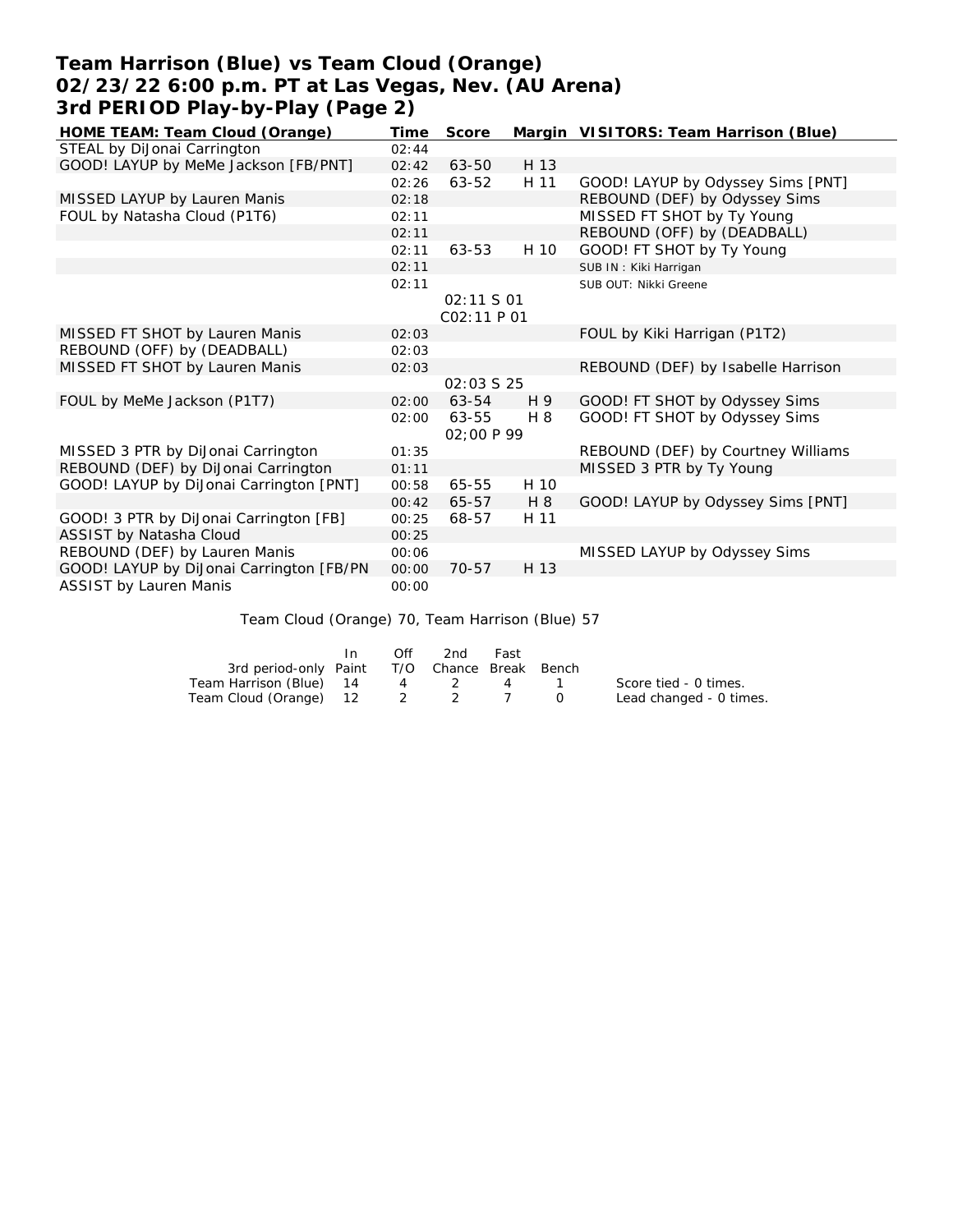# **Team Harrison (Blue) vs Team Cloud (Orange) 02/23/22 6:00 p.m. PT at Las Vegas, Nev. (AU Arena) 4th PERIOD Play-by-Play (Page 1)**

| HOME TEAM: Team Cloud (Orange)          | Time  | Score      |      | Margin VISITORS: Team Harrison (Blue)   |
|-----------------------------------------|-------|------------|------|-----------------------------------------|
| SUB IN: Lauren Manis                    | 10:00 |            |      | SUB IN: Ty Young                        |
| SUB OUT: Jantel Lavender                | 10:00 |            |      | SUB IN: Kiki Harrigan                   |
|                                         | 10:00 |            |      | SUB OUT: Nikki Greene                   |
|                                         | 10:00 |            |      | SUB OUT: Kirby Burkholder               |
|                                         | 09:47 | 70-59      | H 11 | GOOD! JUMPER by Ty Young                |
|                                         | 09:47 |            |      | ASSIST by Isabelle Harrison             |
| GOOD! LAYUP by DiJonai Carrington [PNT] | 09:38 | 72-59      | H 13 |                                         |
|                                         | 09:27 | $72 - 62$  | H 10 | GOOD! 3 PTR by Odyssey Sims             |
|                                         | 09:27 |            |      | ASSIST by Isabelle Harrison             |
| TURNOVR by DiJonai Carrington           | 09:08 |            |      |                                         |
|                                         |       |            |      | STEAL by Odyssey Sims                   |
|                                         | 09:06 |            |      |                                         |
| REBOUND (DEF) by Lauren Manis           | 09:00 |            |      | MISSED 3 PTR by Kiki Harrigan           |
| MISSED 3 PTR by Natasha Cloud           | 08:43 |            |      |                                         |
| REBOUND (OFF) by DiJonai Carrington     | 08:43 |            |      |                                         |
| GOOD! 3 PTR by MeMe Jackson             | 08:34 | 75-62      | H 13 |                                         |
| ASSIST by Natasha Cloud                 | 08:34 |            |      |                                         |
|                                         | 08:13 |            |      | TIMEOUT 30sec                           |
|                                         | 08:02 | 75-64      | H 11 | GOOD! LAYUP by Isabelle Harrison [PNT]  |
|                                         | 08:02 |            |      | ASSIST by Odyssey Sims                  |
| TURNOVR by DiJonai Carrington           | 07:50 |            |      |                                         |
|                                         | 07:46 |            |      | STEAL by Ty Young                       |
|                                         | 07:43 | 75-66      | H 9  | GOOD! LAYUP by Kiki Harrigan [FB/PNT]   |
|                                         | 07:43 |            |      | ASSIST by Odyssey Sims                  |
| MISSED JUMPER by DiJonai Carrington     | 07:29 |            |      | BLOCK by Kiki Harrigan                  |
|                                         | 07:26 |            |      | REBOUND (DEF) by Odyssey Sims           |
|                                         |       |            |      | TURNOVR by Odyssey Sims                 |
|                                         | 07:23 |            |      |                                         |
| MISSED JUMPER by Imani McGee-Stafford   | 07:05 |            |      | REBOUND (DEF) by Isabelle Harrison      |
|                                         | 07:00 |            |      | TURNOVR by Ty Young                     |
| SUB IN: Jantel Lavender                 | 07:00 |            |      |                                         |
| SUB OUT: Lauren Manis                   | 07:00 |            |      |                                         |
| GOOD! LAYUP by Jantel Lavender [PNT]    | 06:46 | $77 - 66$  | H 11 |                                         |
| ASSIST by Imani McGee-Stafford          | 06:46 |            |      |                                         |
| REBOUND (DEF) by Imani McGee-Stafford   | 06:30 |            |      | MISSED LAYUP by Isabelle Harrison       |
| GOOD! LAYUP by Jantel Lavender [FB/PNT] | 06:21 | 79-66      | H 13 |                                         |
| ASSIST by Natasha Cloud                 | 06:21 |            |      |                                         |
|                                         | 05:55 | 79-69      | H 10 | GOOD! 3 PTR by Odyssey Sims             |
|                                         | 05:55 |            |      | ASSIST by Isabelle Harrison             |
| MISSED JUMPER by Jantel Lavender        | 05:32 |            |      |                                         |
| REBOUND (OFF) by DiJonai Carrington     | 05:32 |            |      |                                         |
| MISSED LAYUP by DiJonai Carrington      | 05:28 |            |      | REBOUND (DEF) by Isabelle Harrison      |
| REBOUND (DEF) by Jantel Lavender        | 05:23 |            |      | MISSED 3 PTR by Kiki Harrigan           |
| MISSED LAYUP by Natasha Cloud           | 05:06 |            |      | REBOUND (DEF) by Ty Young               |
|                                         | 05:00 |            |      | TIMEOUT MEDIA                           |
|                                         |       |            |      |                                         |
|                                         | 05:00 |            |      | SUB IN: Kirby Burkholder                |
|                                         | 05:00 |            |      | SUB IN: Nikki Greene                    |
|                                         | 05:00 |            |      | SUB OUT: Ty Young                       |
|                                         | 05:00 |            |      | SUB OUT: Kiki Harrigan                  |
|                                         | 04:48 | 79-71      | H 8  | GOOD! JUMPER by Courtney Williams [PNT] |
|                                         | 04:28 |            |      | FOUL by Nikki Greene (P2T3)             |
|                                         |       | 04:28 P 09 |      |                                         |
| MISSED FT SHOT by DiJonai Carrington    | 04:14 |            |      | FOUL by Courtney Williams (P3T4)        |
| REBOUND (OFF) by (DEADBALL)             | 04:14 |            |      |                                         |
| MISSED FT SHOT by DiJonai Carrington    | 04:14 |            |      |                                         |
| REBOUND (OFF) by Jantel Lavender        | 04:14 |            |      |                                         |
|                                         |       | 04:14 S 41 |      |                                         |
| TURNOVR by Jantel Lavender              | 04:11 |            |      |                                         |
|                                         | 03:57 |            |      | MISSED JUMPER by Courtney Williams      |
|                                         | 03:57 |            |      | REBOUND (OFF) by Isabelle Harrison      |
| REBOUND (DEF) by Jantel Lavender        | 03:45 |            |      | MISSED JUMPER by Nikki Greene           |
|                                         |       |            |      |                                         |
| TURNOVR by DiJonai Carrington           | 03:31 |            |      |                                         |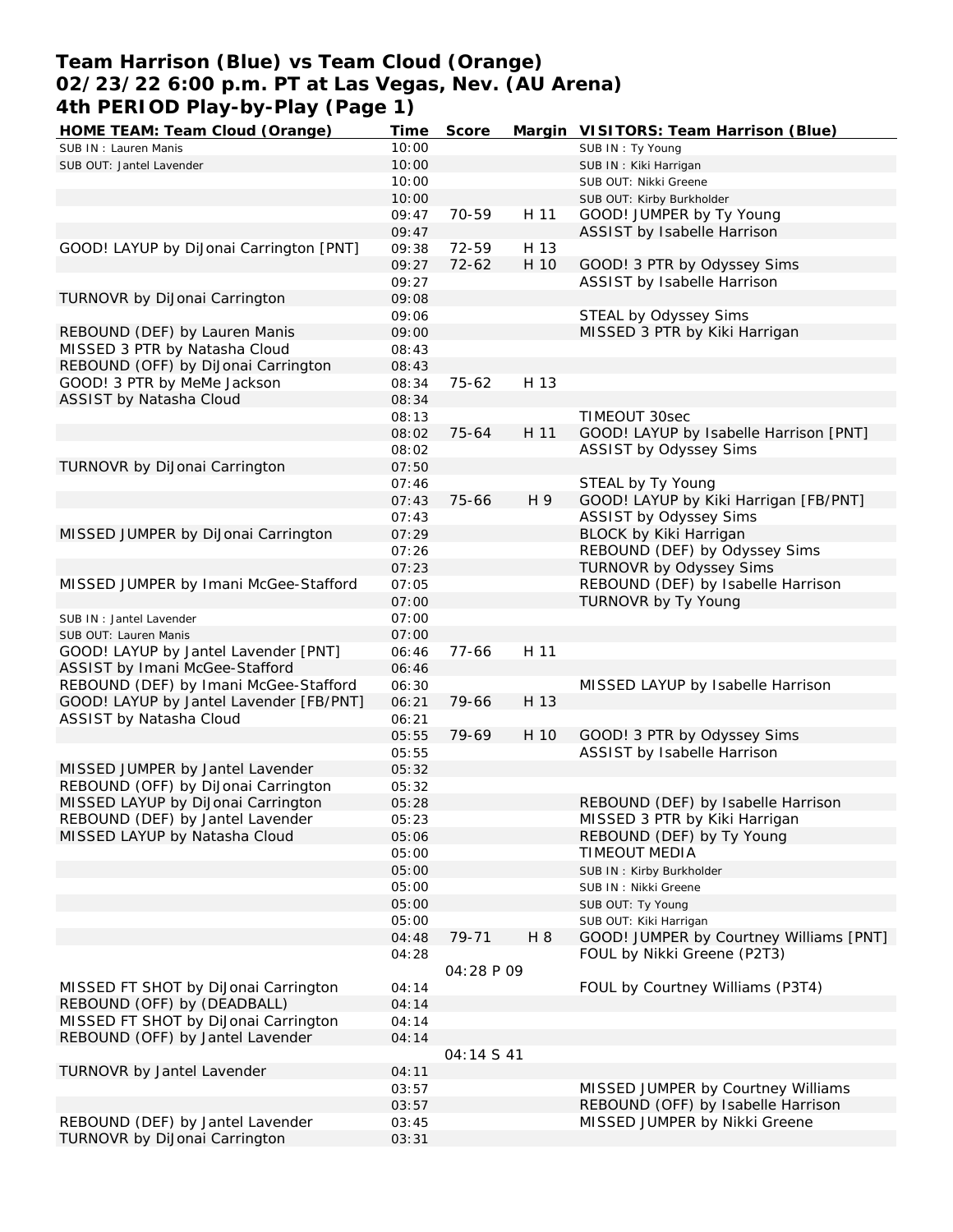# **Team Harrison (Blue) vs Team Cloud (Orange) 02/23/22 6:00 p.m. PT at Las Vegas, Nev. (AU Arena) 4th PERIOD Play-by-Play (Page 2)**

| HOME TEAM: Team Cloud (Orange)      | Time  | Score      |       | Margin VISITORS: Team Harrison (Blue)   |
|-------------------------------------|-------|------------|-------|-----------------------------------------|
|                                     | 03:30 |            |       | STEAL by Odyssey Sims                   |
|                                     | 03:27 | 79-73      | H 6   | GOOD! LAYUP by Courtney Williams [FB/PN |
|                                     | 03:27 |            |       | <b>ASSIST by Odyssey Sims</b>           |
| TURNOVR by MeMe Jackson             | 03:03 |            |       |                                         |
|                                     | 03:02 |            |       | STEAL by Isabelle Harrison              |
|                                     | 02:57 |            |       | MISSED JUMPER by Courtney Williams      |
|                                     | 02:57 |            |       | REBOUND (OFF) by (TEAM)                 |
| FOUL by MeMe Jackson (P2T8)         | 02:54 |            |       |                                         |
| SUB IN: Antoinette Bannister        | 02:54 |            |       | SUB IN: Ty Young                        |
| SUB OUT: MeMe Jackson               | 02:54 |            |       | SUB OUT: Kirby Burkholder               |
|                                     |       | 02:54 P 02 |       |                                         |
|                                     | 02:50 | 79-76      | $H_3$ | GOOD! 3 PTR by Courtney Williams        |
|                                     | 02:50 |            |       | ASSIST by Ty Young                      |
| GOOD! LAYUP by Natasha Cloud [PNT]  | 02:28 | $81 - 76$  | H 5   |                                         |
|                                     | 02:28 |            |       | FOUL by Isabelle Harrison (P1T5)        |
|                                     | 02:28 |            |       | TIMEOUT 30sec                           |
| GOOD! FT SHOT by Natasha Cloud      | 02:28 | 82-76      | H 6   |                                         |
|                                     |       | 02:28 S 09 |       |                                         |
|                                     | 02:08 |            |       | TURNOVR by Courtney Williams            |
| STEAL by Natasha Cloud              | 02:06 |            |       |                                         |
|                                     | 01:59 |            |       | FOUL by Isabelle Harrison (P2T6)        |
|                                     |       | 01:59 P 09 |       |                                         |
| GOOD! LAYUP by Natasha Cloud [PNT]  | 01:55 | 84-76      | H 8   |                                         |
|                                     | 01:48 |            |       | TURNOVR by Odyssey Sims                 |
| TURNOVR by Natasha Cloud            | 01:35 |            |       |                                         |
|                                     | 01:26 |            |       | FOUL by Isabelle Harrison (P3T7)        |
|                                     | 01:26 |            |       | TURNOVR by Isabelle Harrison            |
|                                     |       | 01:26 0 33 |       |                                         |
| FOUL by Imani McGee-Stafford (P3T9) | 01:10 |            |       |                                         |
| TURNOVR by Imani McGee-Stafford     | 01:10 |            |       |                                         |
|                                     |       | 01:10099   |       |                                         |
| REBOUND (DEF) by DiJonai Carrington | 01:05 |            |       | MISSED 3 PTR by Odyssey Sims            |
| GOOD! JUMPER by Jantel Lavender     | 00:46 | 86-76      | H 10  |                                         |
| ASSIST by DiJonai Carrington        | 00:46 |            |       |                                         |
|                                     | 00:40 | 86-78      | H 8   | GOOD! JUMPER by Nikki Greene            |
|                                     | 00:40 |            |       | <b>ASSIST by Courtney Williams</b>      |
| GOOD! FT SHOT by DiJonai Carrington | 00:20 | 87-78      | H 9   | FOUL by Courtney Williams (P4T8)        |
| GOOD! FT SHOT by DiJonai Carrington | 00:20 | 88-78      | H 10  |                                         |
| SUB IN : MeMe Jackson               | 00:20 |            |       |                                         |
| SUB OUT: DiJonai Carrington         | 00:20 |            |       |                                         |
|                                     |       | 00:20 S 41 |       |                                         |

#### Team Cloud (Orange) 88, Team Harrison (Blue) 78

|                                              | $\mathsf{In}$ | Off | 2nd | Fast |                |                         |
|----------------------------------------------|---------------|-----|-----|------|----------------|-------------------------|
| 4th period-only Paint T/O Chance Break Bench |               |     |     |      |                |                         |
| Team Harrison (Blue) 8 7 3 4                 |               |     |     |      | $\overline{a}$ | Score tied - 0 times.   |
| Team Cloud (Orange) 10 4 3 2                 |               |     |     |      |                | Lead changed - 0 times. |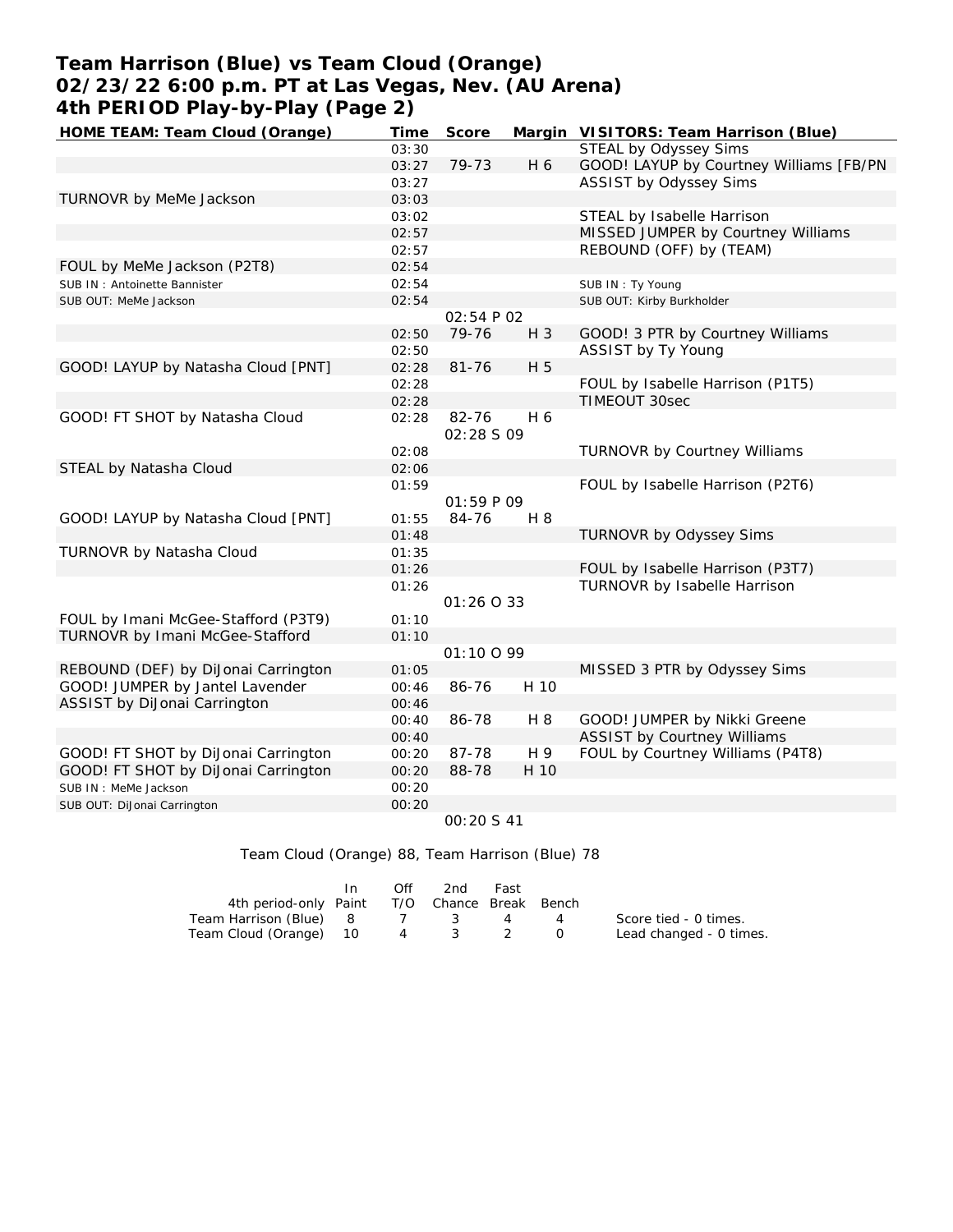#### **Official Basketball Box Score -- 1st Period-Only Team Harrison (Blue) vs Team Cloud (Orange) 02/23/22 6:00 p.m. PT at Las Vegas, Nev. (AU Arena)**

**Team Harrison (Blue) 22**

|    |                                                         |         | Total    | 3-Ptr         |         | Rebounds    |          |   |          |              |   |          |            |     |                      |
|----|---------------------------------------------------------|---------|----------|---------------|---------|-------------|----------|---|----------|--------------|---|----------|------------|-----|----------------------|
| ## | Player                                                  |         |          | FG-FGA FG-FGA | FT-FTA  | Off Def Tot |          |   | PF       | ΤP           | A | TO       | <b>Blk</b> | Stl | Min                  |
| 02 | Isabelle Harrison                                       | $\star$ | $1 - 3$  | $0-0$         | $2 - 2$ | 0           | 4        | 4 | Ω        | 4            | O |          | Ο          |     | 10                   |
| 10 | <b>Courtney Williams</b>                                | $\star$ | $5 - 5$  | $0 - 0$       | $0 - 0$ | $\Omega$    |          | 1 | 1        | 10           | 0 |          | $\Omega$   |     | 10                   |
| 20 | Kirby Burkholder                                        | $\star$ | $0 - 2$  | $0 - 2$       | $0 - 0$ |             | Ω        |   | 0        | Ο            | Ο | Ω        | 0          |     |                      |
| 54 | Nikki Greene                                            | $\star$ | $2 - 2$  | $0 - 0$       | $0 - 0$ | 0           |          | 1 | $\Omega$ | 4            |   | Ο        | $\Omega$   |     | 8                    |
| 99 | <b>Odyssey Sims</b>                                     | $\star$ | $1 - 4$  | $O - 1$       | $2 - 2$ |             | Ω        | 1 | $\Omega$ | $\mathbf{A}$ | 2 | $\Omega$ | 0          |     |                      |
| 01 | Ty Young                                                |         | $0 - 1$  | $0 - 0$       | $0 - 0$ | 0           | $\Omega$ | 0 | Ω        | O            | O | Ω        | $\Omega$   |     | 2                    |
| 12 | Kiki Harrigan                                           |         | $0 - 0$  | $0 - 0$       | $0 - 0$ | 0           | Ω        | 0 | Ω        | $\Omega$     | Ω | Ω        | 0          |     |                      |
| 88 | Briahanna Jackson                                       |         | $0 - 1$  | $0 - 0$       | $0 - 0$ | 0           | $\Omega$ | 0 | Ω        | 0            | O | ∩        | $\Omega$   | 0   | $\overline{2}$       |
|    | Team                                                    |         |          |               |         | 0           | 0        | 0 |          |              |   |          |            |     |                      |
|    | Totals                                                  |         | $9 - 18$ | $O - 3$       | $4 - 4$ | 2           | 6        | 8 |          | $22 \vert$   | 3 |          | 0          | 4   |                      |
|    | FG %:<br>50.0%<br>$9 - 18$<br>3FG %:<br>0.0%<br>$O - 3$ |         |          |               |         |             |          |   |          |              |   |          |            |     | Deadball<br>Rebounds |

3FG %: 0-3 0.0% FT %: 4-4 100.0

#### **Team Cloud (Orange) 22**

|    |                                                                                            |         | Total    | $3-$ Ptr      | Rebounds |               |          |                |    |    |          |                  |             |              |                      |
|----|--------------------------------------------------------------------------------------------|---------|----------|---------------|----------|---------------|----------|----------------|----|----|----------|------------------|-------------|--------------|----------------------|
| ## | Player                                                                                     |         |          | FG-FGA FG-FGA | FT-FTA   | Off Def Tot   |          |                | PF | ΤP | A        | TO I             | Blk         | -StII        | Min                  |
| 07 | Jantel Lavender                                                                            | $\star$ | $2 - 3$  | $1 - 2$       | $0 - 0$  |               | O        |                | O  | 5  |          | ( )              | O           |              | 10                   |
| 09 | Natasha Cloud                                                                              | $\star$ | $1 - 1$  | $1 - 1$       | $0 - 0$  | $\Omega$      | $\Omega$ | 0              | O  | 3  | 4        | 2                | $\Omega$    | 0            | 10                   |
| 34 | Imani McGee-Stafford                                                                       | $\star$ | $1 - 1$  | $O-O$         | $0 - 0$  | $\Omega$      | 5        | 5              | 0  | 2  |          | Ο                | $\mathbf 0$ | O            |                      |
| 41 | DiJonai Carrington                                                                         | $\star$ | $3 - 6$  | $2 - 4$       | $O-O$    | $\Omega$      |          | 1              |    | 8  | $\Omega$ |                  | $\Omega$    | 0            | 10                   |
| 90 | MeMe Jackson                                                                               | $\star$ | $1 - 2$  | $1 - 2$       | $0 - 0$  | $\mathcal{O}$ | $\Omega$ | 0              | O  | 3  | O        |                  | O           | $\Omega$     |                      |
| 25 | Lauren Manis                                                                               |         | $0 - 0$  | $0 - 0$       | $1 - 2$  | $\Omega$      | $\Omega$ | $\overline{O}$ |    | 1  | $\Omega$ | $\Omega$         | $\Omega$    | 0            | $\overline{2}$       |
| 33 | Antoinette Bannister                                                                       |         | $0 - 2$  | $0 - 1$       | $0 - 0$  | O             |          | 1              | Ω  | Ω  | $\Omega$ | $\left( \right)$ | Ω           | O            | $\mathcal{P}$        |
|    | Team                                                                                       |         |          |               |          | $\Omega$      | O        | $\overline{O}$ |    |    |          |                  |             |              |                      |
|    | <b>Totals</b>                                                                              |         | $8 - 15$ | $5 - 10$      | $1 - 2$  |               | 7        | 8              | 2  | 22 | 6        | 4                | Ο           | <sup>O</sup> |                      |
|    | $FG \%$ :<br>$8 - 15$<br>53.3%<br>3FG %:<br>$5 - 10$<br>50.0%<br>FT %:<br>$1 - 2$<br>50.0% |         |          |               |          |               |          |                |    |    |          |                  |             |              | Deadball<br>Rebounds |

Officials: Gerda Gatling, Jarrett Robinson, Chastity Taylor Technical fouls: Team Harrison (Blue)-None. Team Cloud (Orange)-None. Attendance:

| Score by periods     | 1st | 2nd $\sqrt{3}$ rd $\sqrt{4}$ th |  |
|----------------------|-----|---------------------------------|--|
| Team Harrison (Blue) |     |                                 |  |
| Team Cloud (Orange)  |     |                                 |  |

Last FG - 104 1st-01:35, 103 1st-00:22.

Largest lead - 104 by 5 1st-07:55, 103 by 3 1st-02:57. 104 led for 05:07. 103 led for 02:55. Game was tied for 21:58.

|        | In           | ∩ff              | 2nd                    | Fast             |                  |
|--------|--------------|------------------|------------------------|------------------|------------------|
| Points | Paint        |                  | T/O Chance Break Bench |                  |                  |
| 104    | 10           |                  | - 2                    | $\left( \right)$ | $\left( \right)$ |
| 103    | $\mathbf{I}$ | $\left( \right)$ |                        | $\left( \right)$ |                  |

0

Score tied - 5 times. Lead changed - 4 times.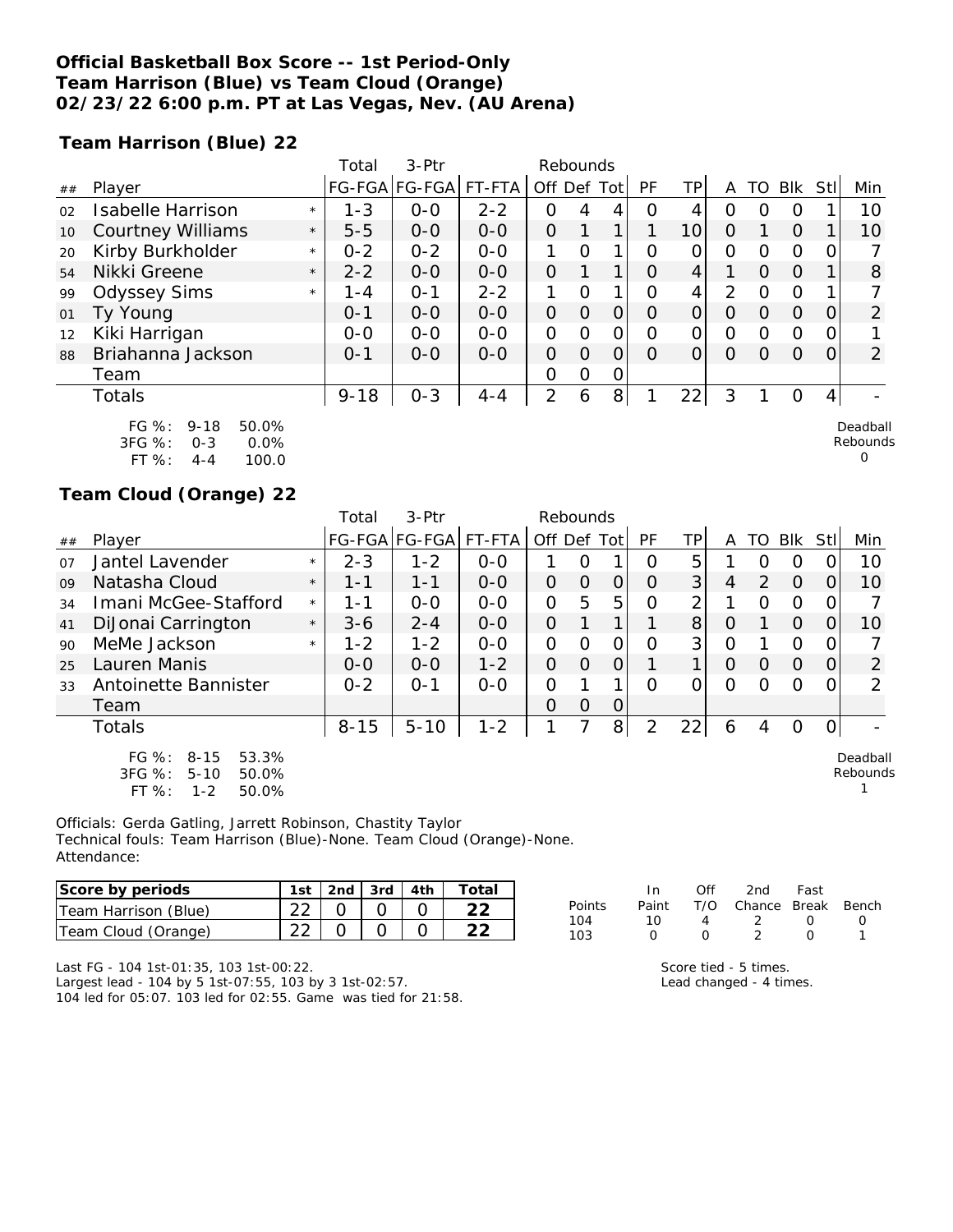#### **Official Basketball Box Score -- 2nd Period-Only Team Harrison (Blue) vs Team Cloud (Orange) 02/23/22 6:00 p.m. PT at Las Vegas, Nev. (AU Arena)**

**Team Harrison (Blue) 10**

|    |                                                                                       |         | Total    | $3-Ptr$               |         |                | Rebounds |                |                |                 |          |               |          |          |                      |
|----|---------------------------------------------------------------------------------------|---------|----------|-----------------------|---------|----------------|----------|----------------|----------------|-----------------|----------|---------------|----------|----------|----------------------|
| ## | Player                                                                                |         |          | FG-FGA FG-FGA  FT-FTA |         | Off Def Tot    |          |                | PF             | ΤP              | A        | TO            | Blk      | Stl      | Min                  |
| 02 | <b>Isabelle Harrison</b>                                                              | $\star$ | $2 - 5$  | $O - 1$               | $2 - 3$ |                |          | ∍              | $\Omega$       | 6               | Ω        | $\mathcal{P}$ | $\circ$  |          | 10                   |
| 10 | <b>Courtney Williams</b>                                                              | $\star$ | $O - 4$  | $O - 1$               | $0 - 0$ | O              | $\Omega$ | 0              |                | 0               | O        | O             | $\Omega$ | O        | 6                    |
| 20 | Kirby Burkholder                                                                      | $\star$ | $0 - 0$  | $0 - 0$               | $0 - 0$ |                | Ω        | 1              |                | 0               | 0        | $\Omega$      | $\Omega$ |          |                      |
| 54 | Nikki Greene                                                                          | $\star$ | $1 - 2$  | $0 - 0$               | $0 - 0$ | $\overline{2}$ | $\Omega$ | $\overline{2}$ | O              | $\overline{2}$  | $\Omega$ | 0             | $\Omega$ | 0        | 6                    |
| 99 | <b>Odyssey Sims</b>                                                                   | $\star$ | 1 - 4    | $0 - 2$               | $0-0$   | 0              | 2        | 2 <sub>1</sub> | $\overline{2}$ | $\overline{2}$  | 0        |               | $\Omega$ |          | 10                   |
| 01 | Ty Young                                                                              |         | $0 - 1$  | $0 - 0$               | $0 - 0$ | $\overline{O}$ | O        | 0              |                | $\overline{O}$  | $\Omega$ |               | $\Omega$ | $\Omega$ | 5                    |
| 12 | Kiki Harrigan                                                                         |         | $0 - 1$  | $0 - 1$               | $O-O$   | 0              | Ω        | 0              | $\Omega$       | 0               | 0        | $\Omega$      | $\Omega$ |          | 3                    |
| 88 | Briahanna Jackson                                                                     |         | $0 - 1$  | $O - 1$               | $0 - 0$ | 0              | $\Omega$ | $\Omega$       | $\Omega$       | 0               | $\Omega$ |               | $\Omega$ | $\Omega$ | 3                    |
|    | Team                                                                                  |         |          |                       |         | 0              | Ο        | 0              |                |                 |          |               |          |          |                      |
|    | Totals                                                                                |         | $4 - 18$ | $0 - 6$               | $2 - 3$ | 4              | 3        | 7 <sup>1</sup> | 5              | 10 <sup>1</sup> | $\Omega$ | 5             | $\Omega$ | $\Omega$ |                      |
|    | $FG \%$ :<br>22.2%<br>$4 - 18$<br>3FG %:<br>0.0%<br>$0 - 6$<br>ET OZ.<br>າ າ<br>66702 |         |          |                       |         |                |          |                |                |                 |          |               |          |          | Deadball<br>Rebounds |

FT %: 2-3 66.7%

#### **Team Cloud (Orange) 33**

|    |                                                                                 |         | Total     | 3-Ptr         |         | Rebounds       |          |                |                |                |                |          |            |                  |                      |
|----|---------------------------------------------------------------------------------|---------|-----------|---------------|---------|----------------|----------|----------------|----------------|----------------|----------------|----------|------------|------------------|----------------------|
| ## | Player                                                                          |         |           | FG-FGA FG-FGA | FT-FTA  | Off Def Tot    |          |                | <b>PF</b>      | TPI            | A              | TO       | <b>Blk</b> | Stll             | Min                  |
| 07 | Jantel Lavender                                                                 | $\star$ | $2 - 2$   | 1-1           | $0 - 0$ |                | 4        | 5              | Ο              | 5              | $\mathcal{P}$  | O        | O          | $\left( \right)$ | 6                    |
| 09 | Natasha Cloud                                                                   | $\star$ | $4 - 5$   | $3 - 3$       | $0 - 0$ | $\Omega$       |          | 1              | $\Omega$       | 11             |                | $\Omega$ | $\Omega$   |                  | 10                   |
| 34 | Imani McGee-Stafford                                                            | $\star$ | $5 - 7$   | $0 - 0$       | $2 - 2$ | 3              | 3        | 6              | O              | 12             | $\Omega$       | $\Omega$ | O          | 0                |                      |
| 41 | DiJonai Carrington                                                              | $\star$ | $0 - 1$   | $O - 1$       | $3 - 4$ | $\overline{O}$ | $\Omega$ | 0              |                | 3              |                |          | $\Omega$   | 2                | 7                    |
| 90 | MeMe Jackson                                                                    | $\star$ | $1 - 2$   | $O - 1$       | $0 - 0$ | $\Omega$       | 0        | $\overline{O}$ | O              | $\overline{2}$ | $\overline{O}$ | O        | O          | 0                |                      |
| 25 | Lauren Manis                                                                    |         | $0 - 1$   | $0 - 0$       | $0 - 0$ | $\overline{O}$ | 2        | $\overline{2}$ |                | $\Omega$       | $\mathcal{P}$  | $\Omega$ | $\Omega$   | 0                | 6                    |
| 33 | Antoinette Bannister                                                            |         | $0-0$     | $0 - 0$       | $0-0$   | $\Omega$       | $\Omega$ | $\Omega$       | $\Omega$       | O              | $\Omega$       | $\Omega$ | $\circ$    | 0                |                      |
| 36 | <b>Grace Hunter</b>                                                             |         | $0 - 1$   | $0 - 1$       | $0 - 0$ | $\overline{O}$ |          |                | O              | 0              |                | 0        | $\Omega$   | 0                | $\overline{2}$       |
| 63 | <b>CC Andrews</b>                                                               |         | $0 - 0$   | $0 - 0$       | $0 - 0$ | O              | $\Omega$ | $\overline{O}$ | $\Omega$       | O              |                |          | $\Omega$   | 0                | 3                    |
|    | Team                                                                            |         |           |               |         | O              | 0        | O              |                |                |                |          |            |                  |                      |
|    | Totals                                                                          |         | $12 - 19$ | $4 - 7$       | $5 - 6$ | 4              |          | 15             | $\overline{2}$ | 33             | 8              | 3        | $\Omega$   | 3                |                      |
|    | FG %: 12-19<br>63.2%<br>3FG %:<br>57.1%<br>$4 - 7$<br>FT %:<br>83.3%<br>$5 - 6$ |         |           |               |         |                |          |                |                |                |                |          |            |                  | Deadball<br>Rebounds |

Officials: Gerda Gatling, Jarrett Robinson, Chastity Taylor Technical fouls: Team Harrison (Blue)-None. Team Cloud (Orange)-None. Attendance:

| Score by periods     | 1st | $\vert$ 2nd $\vert$ 3rd $\vert$ 4th |  |  |
|----------------------|-----|-------------------------------------|--|--|
| Team Harrison (Blue) |     | 10 L                                |  |  |
| Team Cloud (Orange)  |     | 33 L                                |  |  |

|        | In.   | Off           | 2nd                    | Fast             |                  |
|--------|-------|---------------|------------------------|------------------|------------------|
| Points | Paint |               | T/O Chance Break Bench |                  |                  |
| 104    | 6     | $\mathcal{L}$ | 4                      | $\left( \right)$ | $\left( \right)$ |
| 103    | 12    | я             | 5                      | 2                | $\cap$           |
|        |       |               |                        |                  |                  |

Last FG - 104 2nd-01:32, 103 2nd-00:03. Largest lead - 104 by 5 1st-07:55, 103 by 23 2nd-00:03. 104 led for 00:00. 103 led for 20:00. Game was tied for 00:00. Score tied - 0 times. Lead changed - 0 times.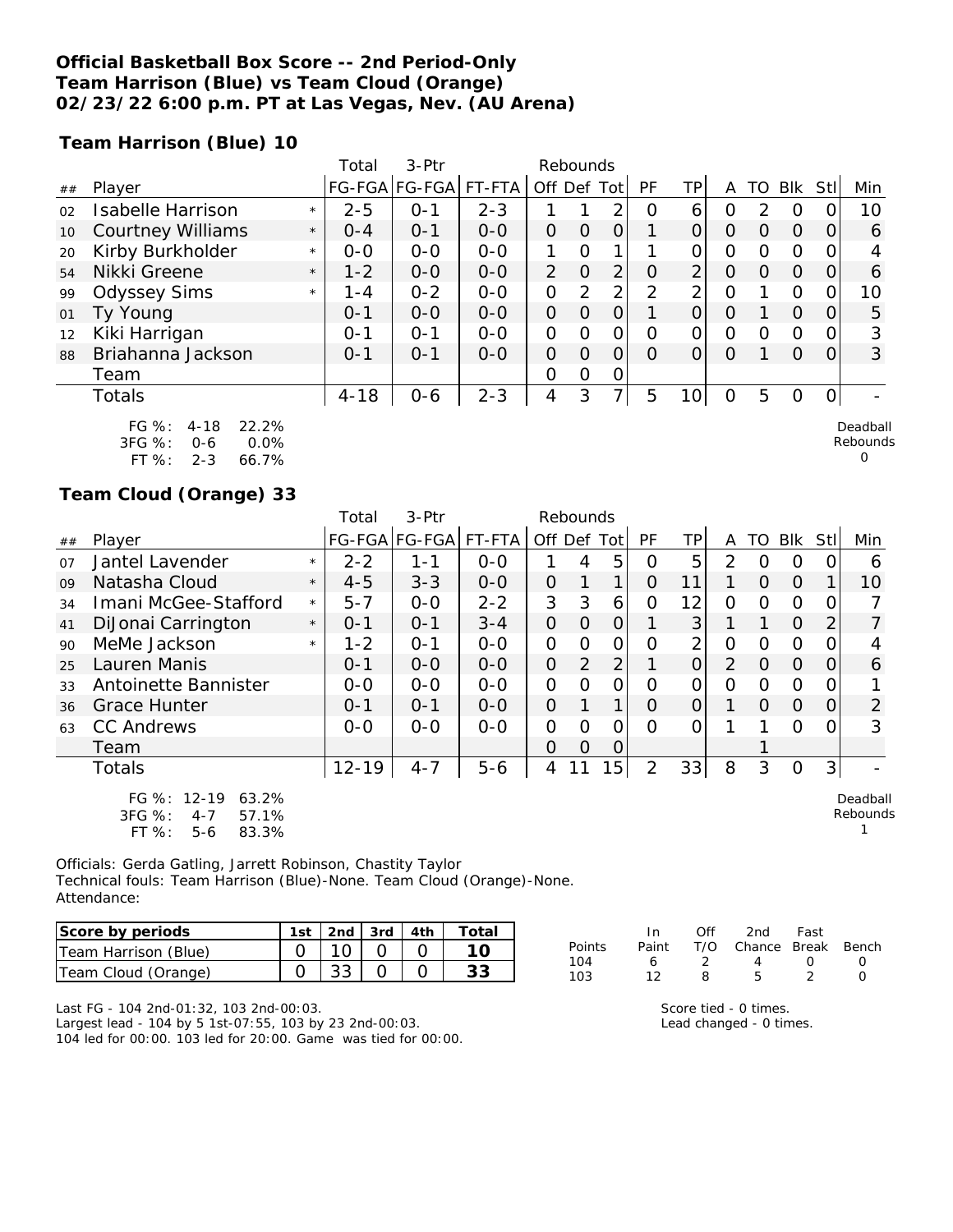#### **Official Basketball Box Score -- 3rd Period-Only Team Harrison (Blue) vs Team Cloud (Orange) 02/23/22 6:00 p.m. PT at Las Vegas, Nev. (AU Arena)**

**Team Harrison (Blue) 25**

|    |                                     | Total    | 3-Ptr         |          | Rebounds    |          |    |          |     |   |                  |          |          |     |
|----|-------------------------------------|----------|---------------|----------|-------------|----------|----|----------|-----|---|------------------|----------|----------|-----|
| ## | Player                              |          | FG-FGA FG-FGA | FT-FTA   | Off Def Tot |          |    | PF       | TPI | A | TO.              | Blk      | Stll     | Min |
| 02 | <b>Isabelle Harrison</b><br>$\star$ | $2 - 3$  | $0 - 0$       | 1-1      | Ο           |          |    | O        | 5.  | O | $\left( \right)$ | $\left($ |          | 10  |
| 10 | <b>Courtney Williams</b><br>$\star$ | $1 - 2$  | $0 - 0$       | $2 - 2$  | O           | 3        | 3  | $\circ$  | 4   |   | $\mathcal{D}$    | $\Omega$ |          | 10  |
| 20 | Kirby Burkholder<br>$\star$         | 1 - 1    | $O-O$         | $2 - 2$  | 0           |          | 1  | Ω        | 4   | 0 | Ω                | Ω        |          | 3   |
| 54 | Nikki Greene<br>$\star$             | $0 - 0$  | $0 - 0$       | $1 - 2$  | 0           | 2        | 2  |          |     | 0 | O                | $\Omega$ |          | 7   |
| 99 | <b>Odyssey Sims</b><br>$\star$      | $4 - 5$  | $0 - 0$       | $2 - 2$  | 0           |          |    | 0        | 10  | 2 | Ο                | Ο        |          | 10  |
| 01 | Ty Young                            | $0 - 2$  | $O - 1$       | $1 - 2$  | 0           |          | 1  | $\Omega$ | 1   |   | $\Omega$         | $\Omega$ | $\Omega$ | 6   |
| 12 | Kiki Harrigan                       | $0 - 0$  | $0 - 0$       | $0-0$    | 0           | Ω        | Ω  |          |     | Ω |                  | Ω        |          | 2   |
|    | Team                                |          |               |          |             | $\Omega$ | 1  |          |     |   |                  |          |          |     |
|    | Totals                              | $8 - 13$ | $0 - 1$       | $9 - 11$ |             | 9        | 10 | 2        | 25  | 4 |                  | Ο        | 3        |     |
|    |                                     |          |               |          |             |          |    |          |     |   |                  |          |          |     |

FG %: 8-13 61.5% 3FG %: 0-1 0.0% FT %: 9-11 81.8%

**Team Cloud (Orange) 15**

|    |                                                                                     |         | Total    | $3-Ptr$       |         | Rebounds |          |              |    |                |   |                |          |     |                      |
|----|-------------------------------------------------------------------------------------|---------|----------|---------------|---------|----------|----------|--------------|----|----------------|---|----------------|----------|-----|----------------------|
| ## | Player                                                                              |         |          | FG-FGA FG-FGA | FT-FTA  | Off      | Def      | Totl         | PF | ΤP             | Α | TO             | Blk      | Stl | Min                  |
| 07 | Jantel Lavender                                                                     | $\star$ | $0 - 3$  | $O - 1$       | $0 - 0$ | Ο        | Ο        | O            |    | 0.             | O |                | O        |     | 10                   |
| 09 | Natasha Cloud                                                                       | $\star$ | $1 - 1$  | $0 - 0$       | $0 - 0$ | O        | $\Omega$ | O            |    | $\overline{2}$ | 2 |                | $\Omega$ |     | 10                   |
| 34 | Imani McGee-Stafford                                                                | $\star$ | $2 - 2$  | $0 - 0$       | $0 - 0$ |          | 2        | 3            | 2  | 4              |   | $\Omega$       |          |     | 5                    |
| 41 | DiJonai Carrington                                                                  | $\star$ | $3 - 6$  | $1 - 2$       | $0 - 0$ | Ο        |          | $\mathbf{1}$ | ↷  | 7              |   | $\overline{2}$ | $\Omega$ |     | 10                   |
| 90 | MeMe Jackson                                                                        | $\star$ | $1 - 3$  | $0 - 2$       | $0 - 0$ | 0        |          |              |    | 2              | Ο | O              | 0        |     | 10                   |
| 25 | Lauren Manis                                                                        |         | $0 - 1$  | $0 - 0$       | $0 - 2$ | 0        |          |              | 0  | 0              |   | O              | $\Omega$ |     | 4                    |
|    | Team                                                                                |         |          |               |         | 0        | 0        | 0            |    |                |   |                |          |     |                      |
|    | Totals                                                                              |         | $7 - 16$ | $1 - 5$       | $0 - 2$ |          | 5        | 6            |    | 151            | 5 | 4              |          |     |                      |
|    | FG $\%$ : 7-16<br>43.8%<br>$3FG \%$<br>20.0%<br>$1 - 5$<br>FT %:<br>0.0%<br>$0 - 2$ |         |          |               |         |          |          |              |    |                |   |                |          |     | Deadball<br>Rebounds |

Officials: Gerda Gatling, Jarrett Robinson, Chastity Taylor Technical fouls: Team Harrison (Blue)-None. Team Cloud (Orange)-None. Attendance:

| Score by periods            | 1st. | 3rd      | 4th | $\tau$ otal |            | In    | 2nd    | Fast  |       |
|-----------------------------|------|----------|-----|-------------|------------|-------|--------|-------|-------|
| (Blue)<br>Team Harrison     |      | つに<br>∠◡ |     | つに          | Points     | Paint | Chance | Break | Bench |
| Team .<br>(Orange)<br>Cloud |      |          |     |             | 104<br>103 |       |        |       |       |

Last FG - 104 3rd-00:42, 103 3rd-00:00.

Largest lead - 104 by 5 1st-07:55, 103 by 25 3rd-09:41. 104 led for 00:00. 103 led for 10:00. Game was tied for 00:00. Score tied - 0 times. Lead changed - 0 times.

Deadball Rebounds 1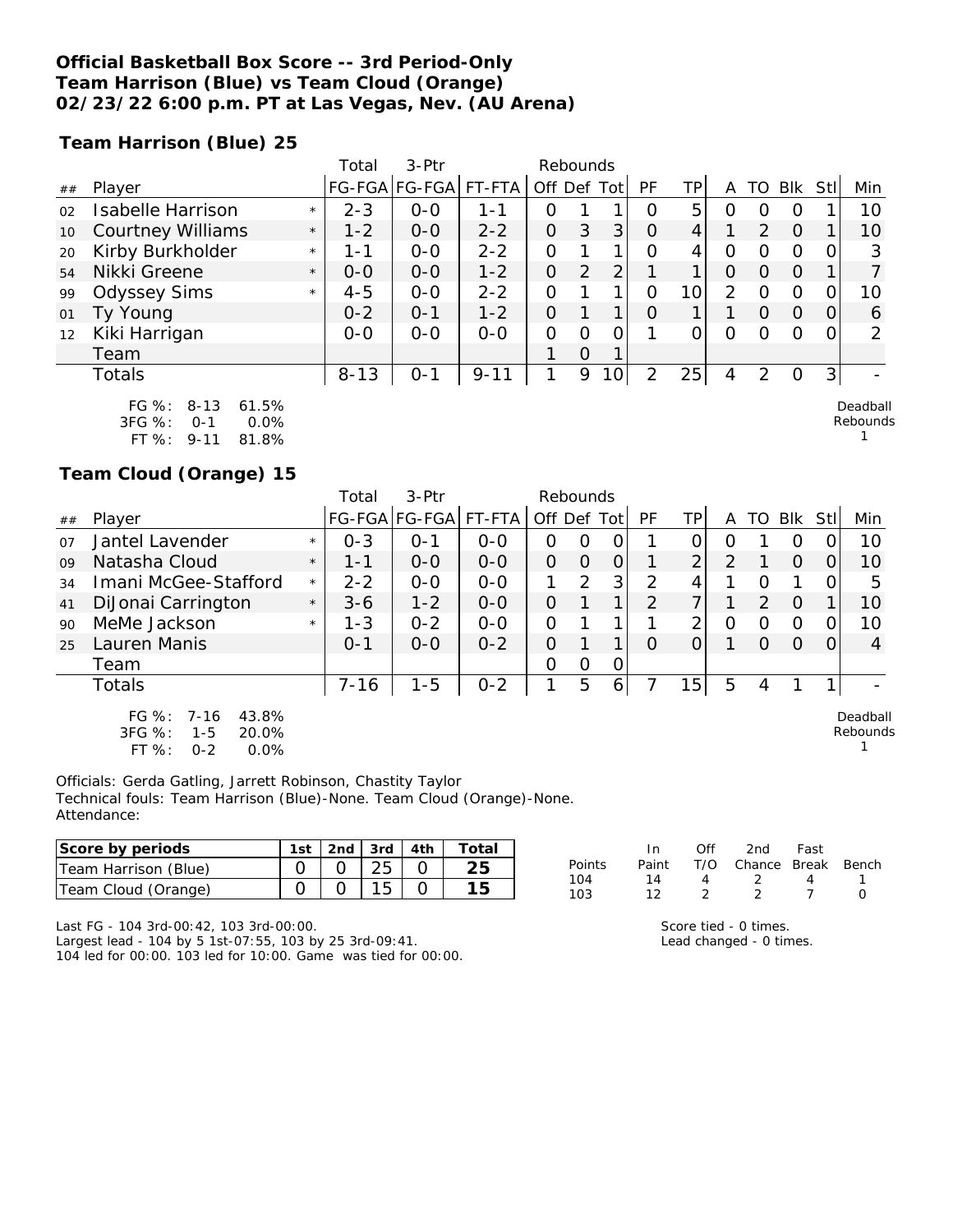#### **Official Basketball Box Score -- 4th Period-Only Team Harrison (Blue) vs Team Cloud (Orange) 02/23/22 6:00 p.m. PT at Las Vegas, Nev. (AU Arena)**

**Team Harrison (Blue) 21**

|    |                          |         | Total    | 3-Ptr         |         |                | Rebounds |          |                |                |   |               |            |     |               |
|----|--------------------------|---------|----------|---------------|---------|----------------|----------|----------|----------------|----------------|---|---------------|------------|-----|---------------|
| ## | Player                   |         |          | FG-FGA FG-FGA | FT-FTA  | Off Def        |          | Tot      | РF             | TPı            | Α | TО            | <b>BIK</b> | Stl | Min           |
| 02 | <b>Isabelle Harrison</b> | $\star$ | $1 - 2$  | $0 - 0$       | $0 - 0$ |                | 2        | 3        | 3              | ⌒              | 3 |               | O          |     | 10            |
| 10 | <b>Courtney Williams</b> | $\star$ | $3 - 5$  | $1 - 1$       | $O-O$   | 0              | O        | 0        | $\overline{2}$ |                |   |               | 0          |     | 10            |
| 20 | Kirby Burkholder         | $\star$ | $0 - 0$  | $0 - 0$       | $0 - 0$ | 0              | 0        | 0        | 0              | Ο              | 0 | O             | Ο          | Ο   | 2             |
| 54 | Nikki Greene             | $\star$ | $1 - 2$  | $O-O$         | $O - O$ | O              | $\Omega$ | $\Omega$ | 1              | $\overline{2}$ | 0 | O             | Ω          | O   | 5             |
| 99 | <b>Odyssey Sims</b>      | $\star$ | $2 - 3$  | $2 - 3$       | $0 - 0$ | $\Omega$       |          | 1        | Ω              | 6              | 3 | $\mathcal{P}$ | O          | 2   | 10            |
| 01 | Ty Young                 |         | $1 - 1$  | $O-O$         | $0 - 0$ | 0              |          | 1        | 0              | $\overline{2}$ |   |               | O          |     | 7             |
| 12 | Kiki Harrigan            |         | $1 - 3$  | $0 - 2$       | $0-0$   | O              | 0        | 0        | 0              | ⌒              | 0 | O             |            |     | 5             |
|    | Team                     |         |          |               |         |                | $\Omega$ | 1        |                |                |   |               |            |     |               |
|    | Totals                   |         | $9 - 16$ | $3 - 6$       | $O-O$   | $\overline{2}$ | 4        | 6        | 6              | $\bigcirc$ 1   | 8 | 5             |            | 4   |               |
|    | F / 20/                  |         |          |               |         |                |          |          |                |                |   |               |            |     | $D = -11 - 1$ |

| FG $\%$ :  | 9-16  | 56.3%   |
|------------|-------|---------|
| $3FG \%$ : | $3-6$ | 50.0%   |
| FT %:      | ೧-೧   | $0.0\%$ |

### **Team Cloud (Orange) 18**

|    |                                                                                           |         | Total    | 3-Ptr         |         | Rebounds    |   |                |          |                 |               |                  |                |      |                      |
|----|-------------------------------------------------------------------------------------------|---------|----------|---------------|---------|-------------|---|----------------|----------|-----------------|---------------|------------------|----------------|------|----------------------|
| ## | Player                                                                                    |         |          | FG-FGA FG-FGA | FT-FTA  | Off Def Tot |   |                | PF       | ТP              | Α             | TO               | Blk            | Stll | Min                  |
| 07 | Jantel Lavender                                                                           | $\star$ | $3 - 4$  | $0 - 0$       | $0 - 0$ |             | 2 | 3              | 0        | 6               | 0             |                  | O              |      |                      |
| 09 | Natasha Cloud                                                                             | $\star$ | $2 - 4$  | $O - 1$       | $1 - 1$ | 0           | O | 0              | O        | 5               | $\mathcal{P}$ |                  | $\Omega$       |      | 10                   |
| 34 | Imani McGee-Stafford                                                                      | $\star$ | $0 - 1$  | $0 - 0$       | $O-O$   | O           |   |                |          | 0               |               |                  | O              | 0    | 10                   |
| 41 | DiJonai Carrington                                                                        | $\star$ | $1 - 3$  | $0 - 0$       | $2 - 4$ | 2           |   | 3              | O        | 4               |               | 3                | $\overline{0}$ | O    | 9                    |
| 90 | MeMe Jackson                                                                              | $\star$ | 1-1      | 1-1           | $0 - 0$ | 0           | Ω | 0              |          | 3               | 0             |                  | 0              |      |                      |
| 25 | Lauren Manis                                                                              |         | $0 - 0$  | $0 - 0$       | $0 - 0$ | 0           |   | 1              | $\Omega$ | $\Omega$        | O             | $\left( \right)$ | $\Omega$       | 0    | 3                    |
| 33 | Antoinette Bannister                                                                      |         | $0 - 0$  | $0-0$         | $0-0$   | Ο           | Ω | 0              | Ω        |                 | Ω             | O                | Ω              |      | っ                    |
|    | Team                                                                                      |         |          |               |         | $\Omega$    | O | 0              |          |                 |               |                  |                |      |                      |
|    | <b>Totals</b>                                                                             |         | $7 - 13$ | $1 - 2$       | $3 - 5$ | 3           | 5 | 8 <sup>1</sup> | 2        | 18 <sub>l</sub> | 4             |                  | O              | 1    |                      |
|    | $FG \%$ :<br>$7 - 13$<br>53.8%<br>3FG %:<br>$1 - 2$<br>50.0%<br>FT %:<br>60.0%<br>$3 - 5$ |         |          |               |         |             |   |                |          |                 |               |                  |                |      | Deadball<br>Rebounds |

Officials: Gerda Gatling, Jarrett Robinson, Chastity Taylor Technical fouls: Team Harrison (Blue)-None. Team Cloud (Orange)-None. Attendance:

| Score by periods          | l st | 2nd | 3rd | 4th           | Total |            |       |     | 2nd    | Fast         |       |
|---------------------------|------|-----|-----|---------------|-------|------------|-------|-----|--------|--------------|-------|
| (Blue)<br>Team Harrison   |      |     |     | $\sim$ $\sim$ |       | Points     | Paint | T/O | Chance | <b>Break</b> | Bench |
| Cloud<br>(Orange)<br>Team |      |     |     | 18            | 18    | 104<br>103 |       |     |        |              |       |

Last FG - 104 4th-00:40, 103 4th-00:46.

Largest lead - 104 by 5 1st-07:55, 103 by 25 3rd-09:41. 104 led for 00:00. 103 led for 00:00. Game was tied for 00:00.

| 10 |                       |  |
|----|-----------------------|--|
|    | Score tied - 0 times. |  |

Lead changed - 0 times.

Deadball Rebounds